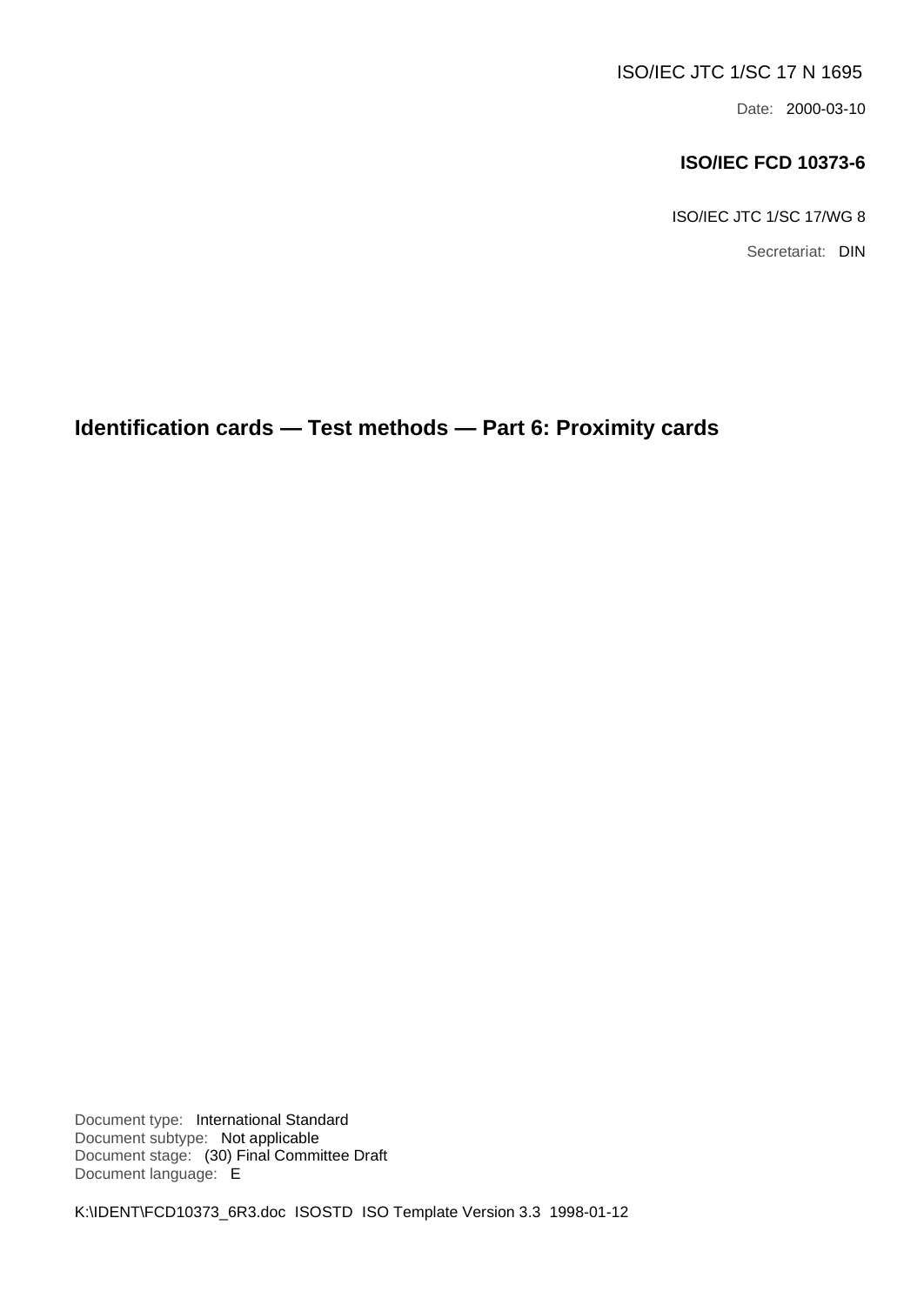### **Contents**

| 1            |  |
|--------------|--|
| $\mathbf{2}$ |  |
| 3            |  |
| 4            |  |
| 4.1          |  |
| 4.2          |  |
| 4.3          |  |
| 4.4          |  |
| 4.5          |  |
| 5            |  |
| 5.1          |  |
| 5.2          |  |
| 5.3          |  |
| 6            |  |
|              |  |
| 6.1          |  |
| 6.1.1        |  |
| 6.1.2        |  |
| 6.1.3        |  |
| 6.2          |  |
| 6.2.1        |  |
| 6.2.2        |  |
| 6.2.3        |  |
| 6.3          |  |
| 6.3.1        |  |
| 6.3.2        |  |
| 6.3.3        |  |
| 6.3.4        |  |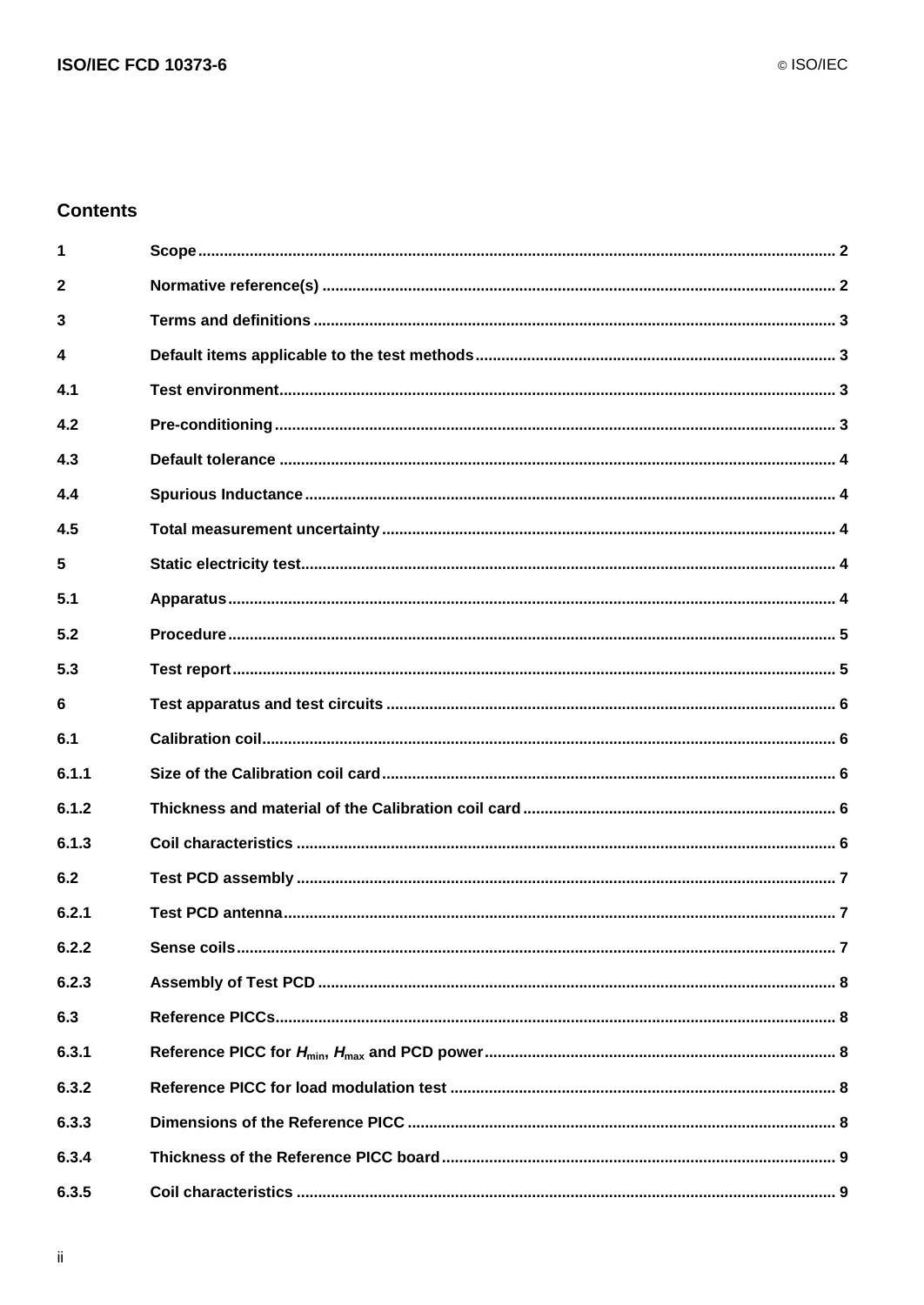| 6.4            |  |
|----------------|--|
| $\overline{7}$ |  |
| 7.1            |  |
| 7.2            |  |
| 7.3            |  |
| 8              |  |
| 8.1            |  |
| 8.1.1          |  |
| 8.1.2          |  |
| 8.1.3          |  |
| 8.2            |  |
| 8.2.1          |  |
| 8.2.2          |  |
| 8.2.3          |  |
| 8.3            |  |
| 8.3.1          |  |
| 8.3.2          |  |
| 8.3.3          |  |
| 8.4            |  |
| 8.4.1          |  |
| 8.4.2          |  |
|                |  |
|                |  |
|                |  |
|                |  |
|                |  |
|                |  |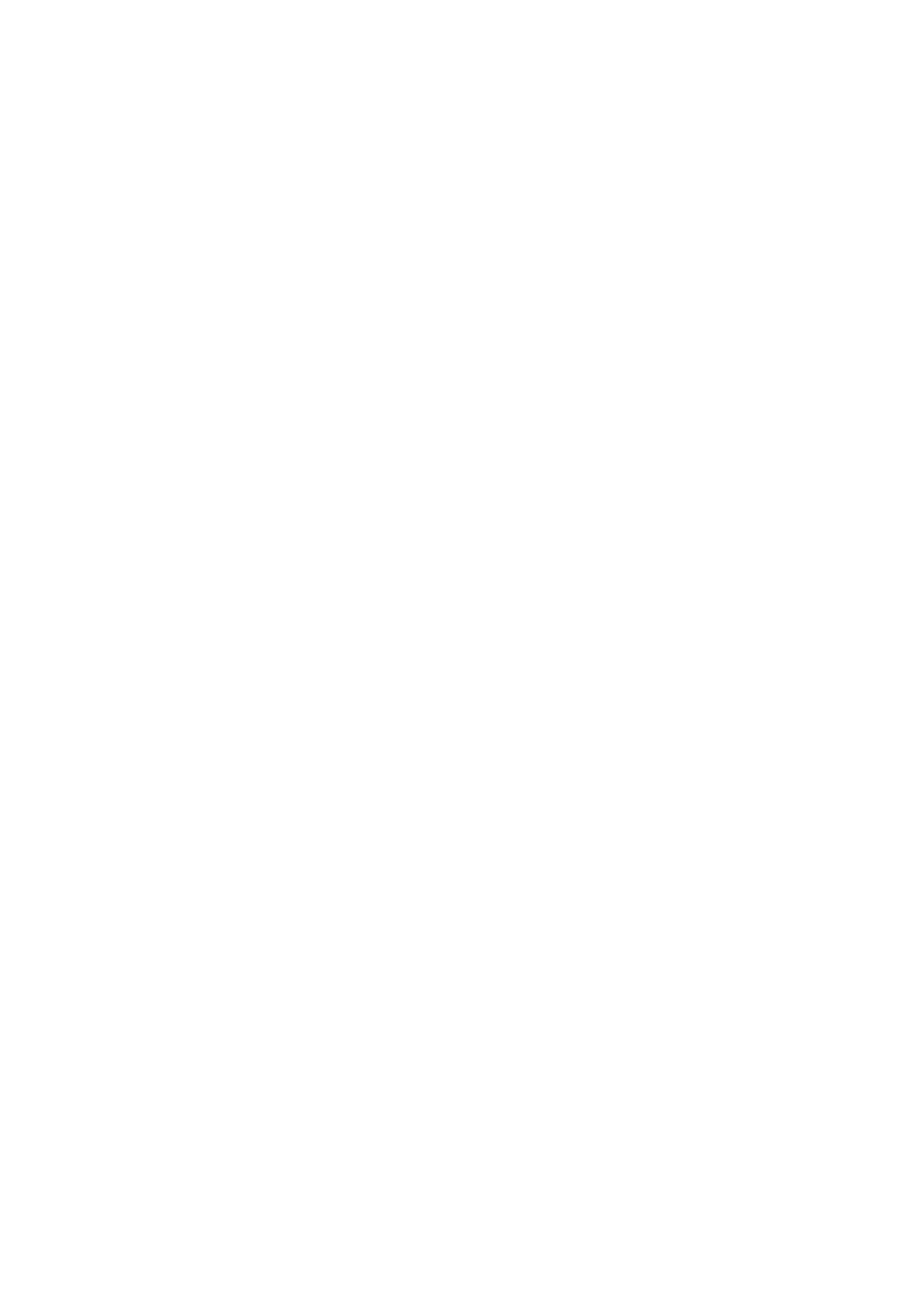#### **Foreword**

ISO (the International Organization for Standardization) and IEC (the International Electrotechnical Commission) form the specialized system for worldwide standardization. National bodies that are members of ISO or IEC participate in the development of International Standards through technical committees established by the respective organization to deal with particular fields of technical activity. ISO and IEC technical committees collaborate in fields of mutual interest. Other international organizations, governmental and non-governmental, in liaison with ISO and IEC, also take part in the work.

International Standards are drafted in accordance with the rules given in the ISO/IEC Directives, Part 3.

In the field of information technology, ISO and IEC have established a joint technical committee, ISO/IEC JTC 1. Draft International Standards adopted by the joint technical committee are circulated to national bodies for voting. Publication as an International Standard requires approval by at least 75 % of the national bodies casting a vote.

ISO/IEC 10373 consists of the following parts, under the general title *Identification card(s) – Test* methods:

- Part 1 General characteristics tests
- Part 2 Cards with magnetic stripes
- Part 3 Integrated circuit(s) cards with contacts and related interface devices
- Part 4 Contactless integrated circuit cards
- Part 5 Optical memory cards
- Part 6 Proximity cards
- Part 7 Vicinity cards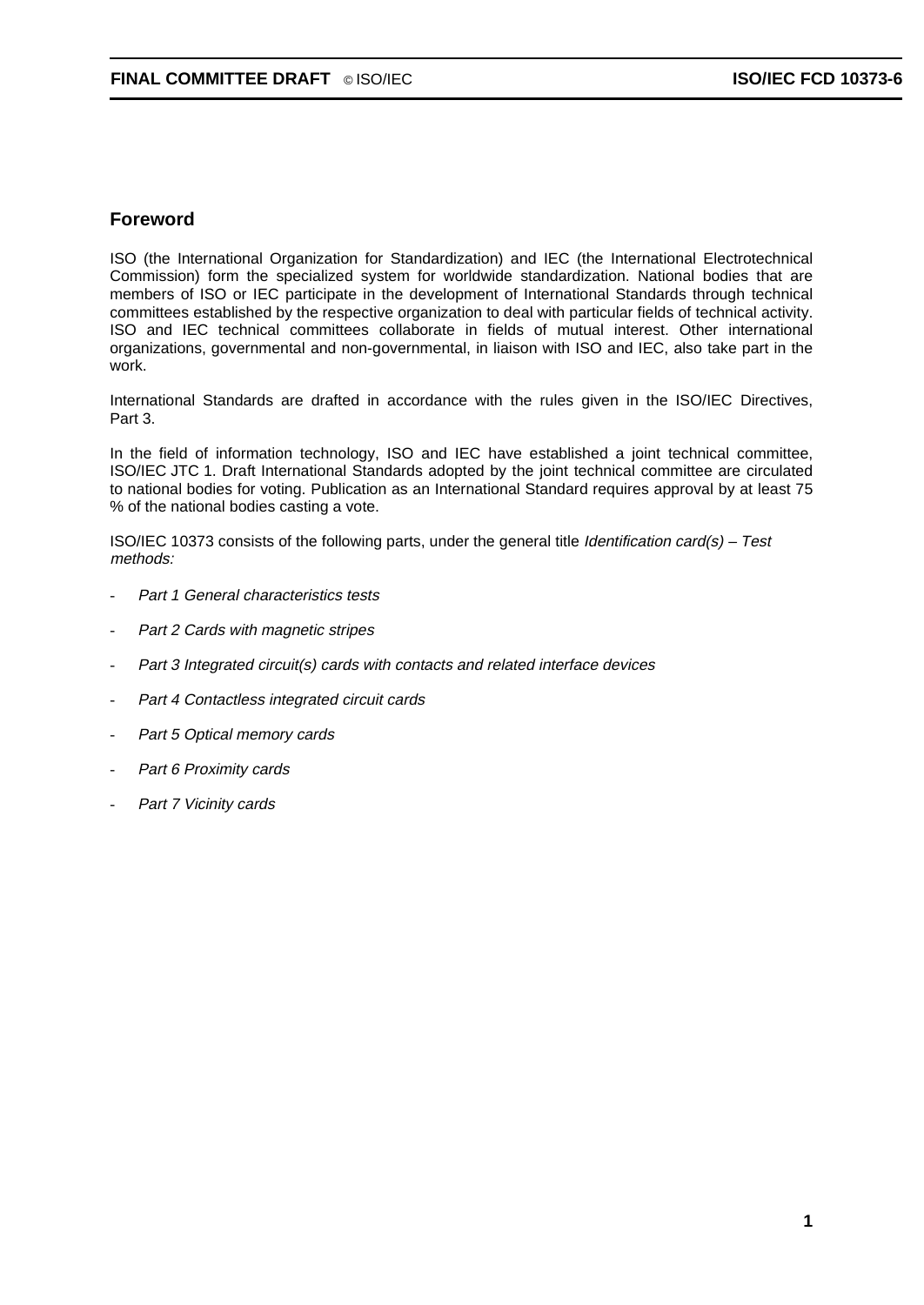# **Identification cards — Test methods — Part 6: Proximity cards**

#### **1 Scope**

This International Standard defines test methods for characteristics of identification cards according to the definition given in ISO/IEC 7810. Each test method is cross-referenced to one or more base standards, which may be ISO/IEC 7810 or one or more of the supplementary standards that define the information storage technologies employed in identification cards applications.

NOTE 1 Criteria for acceptability do not form part of this International Standard but will be found in the International Standards mentioned above.

NOTE 2 Test methods described in this International Standard are intended to be performed separately. A given card is not required to pass through all the tests sequentially.

This part of ISO/IEC 10373 deals with test methods which are specific to contactless integrated circuit(s) card technology (Proximity cards). Part 1 of the standard, General characteristics, deals with test methods which are common to one or more ICC technologies and other parts deal with other technology-specific tests.

Unless otherwise specified, the tests in this part of ISO/IEC 10373 shall be applied exclusively to Proximity cards defined in ISO/IEC 14443-1 and ISO/IEC 14443-2.

#### **2 Normative reference(s)**

The following standards contain provisions which, through reference in this text, constitute provisions of this International Standard. At the time of publication, the editions indicated were valid. All standards are subject to revision, and parties to agreements based on this International Standard are encouraged to investigate the possibility of applying the most recent editions of the standards listed below. Members of IEC and ISO maintain registers of currently valid International Standards.

ISO/IEC 7810:1995 Identification cards - Physical characteristics

ISO/IEC 14443-1 Identification cards - Proximity integrated circuit(s) cards - Part 1: Physical characteristics

ISO/IEC 14443-2 Identification cards - Proximity integrated circuit(s) cards - Part 2: Radio frequency power and signal interface

ISO/IEC 14443-3 Identification cards - Proximity integrated circuit(s) cards - Part 3: Initialisation and **Anticollision** 

IEC 61000-4-2: 1995 Electromagnetic compatibility (EMC) Part 4: Testing and measurement techniques - Clause 2: Electrostatic discharge immunity test

ISBN 92-67-10188-9, 1993 ISO Guide to the Expression of Uncertainty in Measurement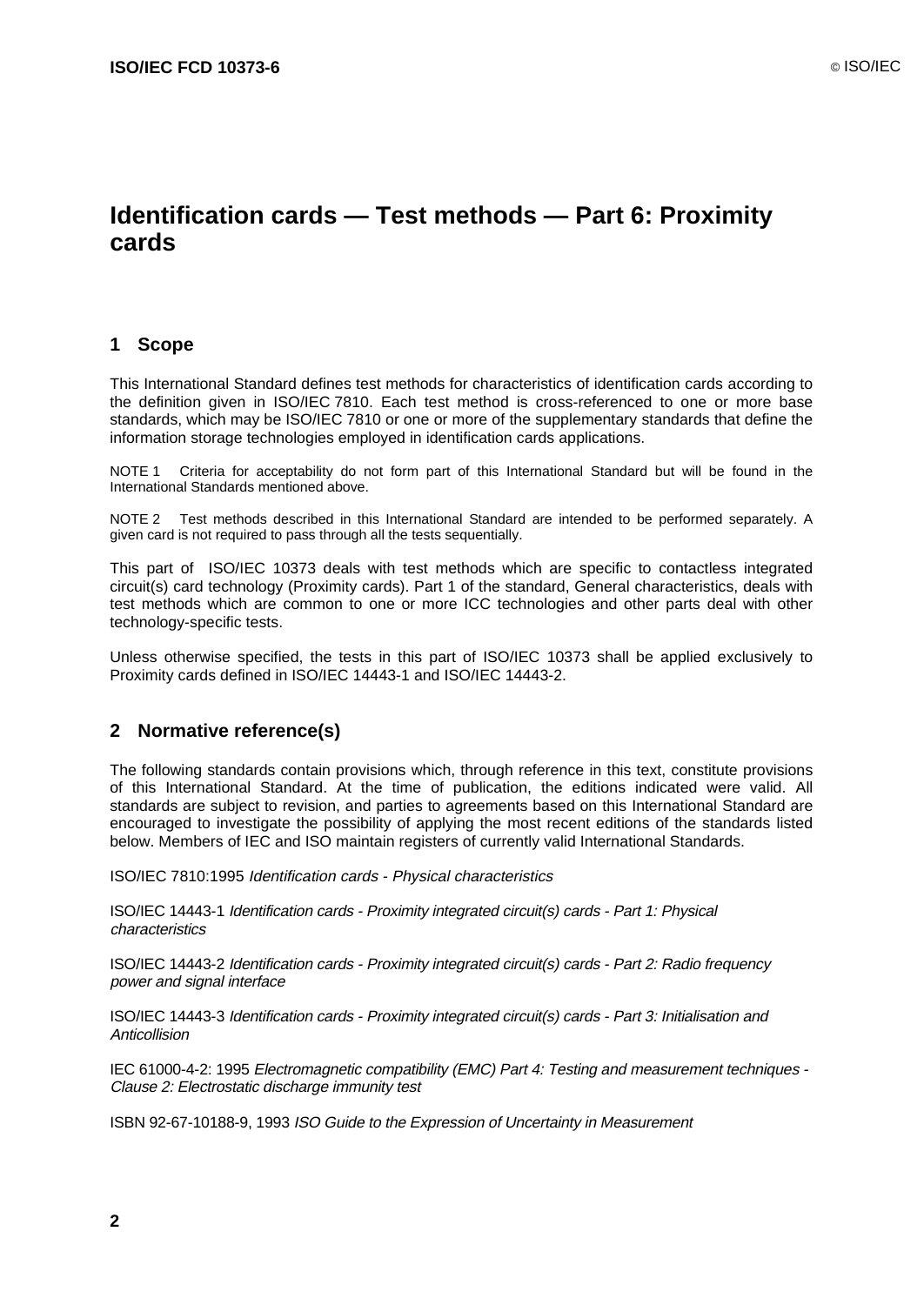### **3 Terms and definitions**

For the purpose of this International Standard, the following definitions and abbreviations apply:

#### **3.1**

#### **Base standard**

The standard which the test method is used to verify conformance to.

#### **3.2**

#### **DUT**

Device under test

#### **3.3 ESD**

Electrostatic Discharge

#### **3.4**

#### **Normal use**

Use as an Identification Card (see clause 4 of ISO/IEC 7810:1995), involving equipment processes appropriate to the card technology and storage as a personal document between equipment processes.

#### **3.5**

#### **Testably functional**

Surviving the action of some potentially destructive influence to the extent that any integrated circuit(s) present in the card continues to show a response<sup>1</sup> as defined in ISO/IEC 14443-3 which conforms to the base standard.

#### **3.6**

-

#### **Test method**

A method for testing characteristics of identification cards for the purpose of confirming their compliance with International Standards.

### **4 Default items applicable to the test methods**

#### **4.1 Test environment**

Unless otherwise specified, testing shall take place in an environment of temperature  $23^{\circ}C \pm 3^{\circ}C$ (73°F  $\pm$  5°F) and of relative humidity 40 % to 60 %.

#### **4.2 Pre-conditioning**

Where pre-conditioning is required by the test method, the identification cards to be tested shall be conditioned to the test environment for a period of 24 h before testing.

<sup>1</sup> This International Standard does not define any test to establish the complete functioning of integrated circuit(s) cards. The test methods require only that the minimum functionality (testably functional) be verified. This may, in appropriate circumstances, be supplemented by further, application specific functionality criteria which are not available in the general case.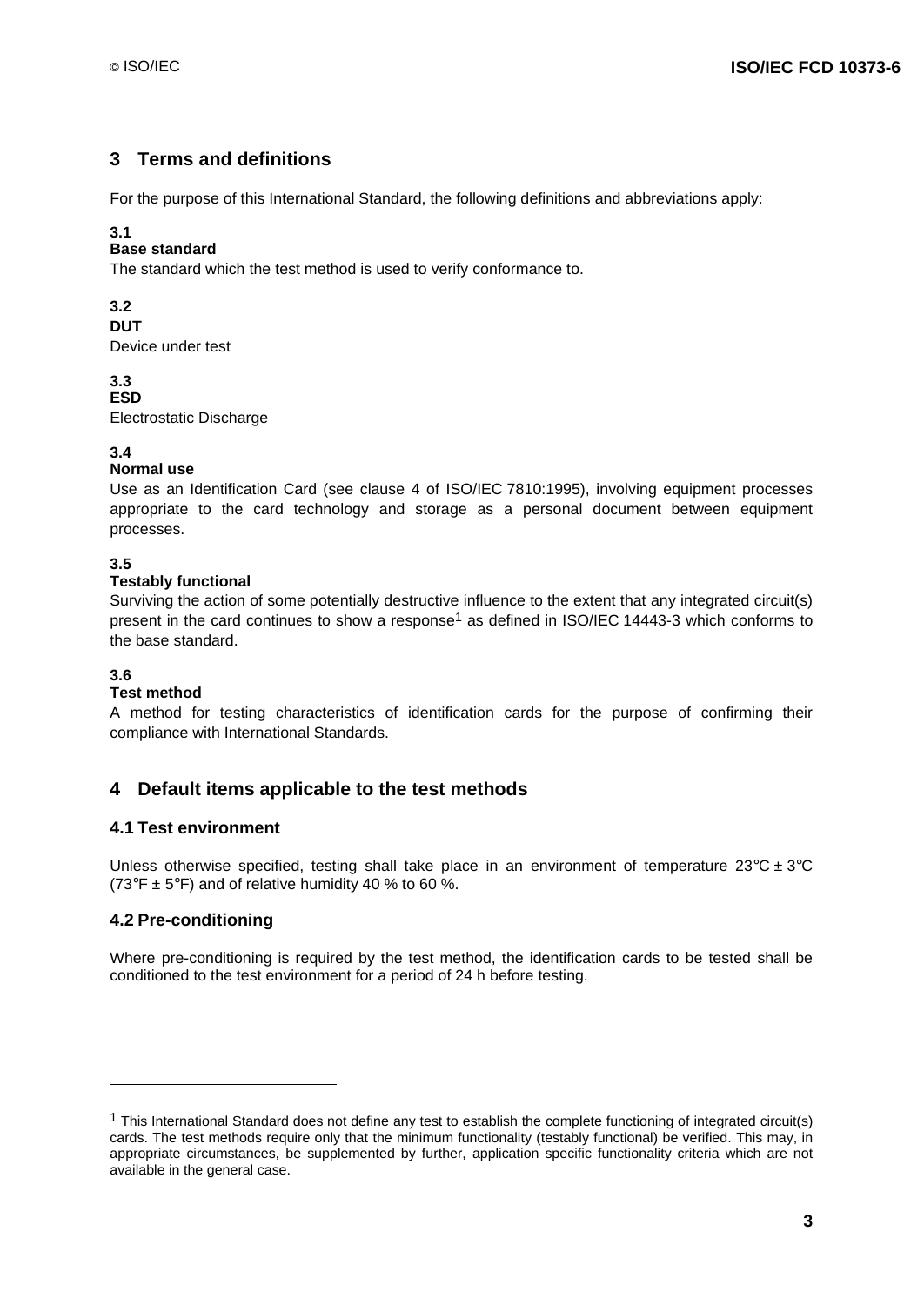#### **4.3 Default tolerance**

Unless otherwise specified, a default tolerance of  $\pm$  5 % shall be applied to the quantity values given to specify the characteristics of the test equipment (e.g. linear dimensions) and the test method procedures (e.g. test equipment adjustments).

#### **4.4 Spurious Inductance**

Resistors and capacitors should have negligible inductance.

#### **4.5 Total measurement uncertainty**

The total measurement uncertainty for each quantity determined by these test methods shall be stated in the test report.

Basic information is given in "ISO Guide to the Expression of Uncertainty in Measurement", ISBN 92-67- 10188-9, 1993.

### **5 Static electricity test**

The purpose of this test is to check the behaviour of the card IC in relation to electrostatic discharge (ESD) exposure in the test sample. The card under test is exposed to a simulated electrostatic discharge (ESD, human body model) and its basic operation checked following the exposure.





#### **5.1 Apparatus**

Refer to IEC 61000-4-2: 1995.

- a) Main specificationsof the ESD generator
	- energy storage capacitance:  $150$  pF  $\pm$  10 %
	- $-$  discharge resistance: 330 Ohm  $\pm$  10 %
	- charging resistance: between 50 MOhm and 100 MOhm
	- rise time: 0,7 to 1 ns
- b) Selected specifications from the optional items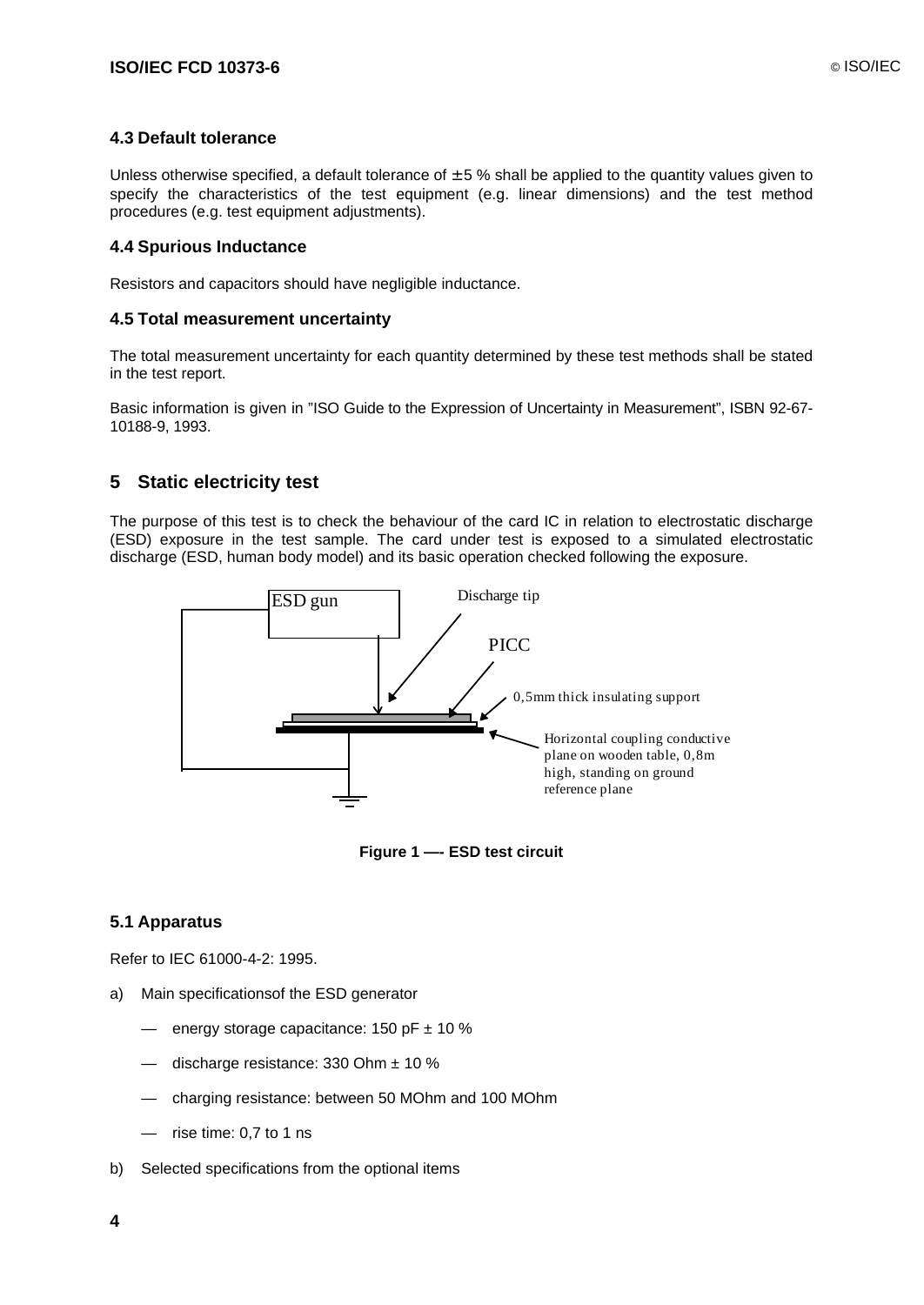- type of equipment: table top equipment
- discharge method: direct and contact discharge to the equipment under test
- discharge electrodes of the ESD generator: Round tip probe of 8 mm diameter (to avoid breaking the surface label layer of card)

#### **5.2 Procedure**

Connect the ground pin of the apparatus to the conductive plate upon which the card is placed.

Apply the discharge successively in normal polarity to each of the 20 test zones shown in Figure 2. Then repeat the same procedure with reversed polarity. Allow a cool-down period between successive pulses of at least 10s.

WARNING - If the card includes contacts, the contacts shall be face up and the zone which includes contacts shall not be exposed to this discharge.

Check that the card remains testably functional (see clause 3) at the end of the test.

|    | top reference edge |    |    |    |
|----|--------------------|----|----|----|
|    |                    |    |    |    |
| 1  | 2                  | 3  | 4  | 5  |
| 6  | 7                  | 8  | 9  | 10 |
| 11 | 12                 | 13 | 14 | 15 |
| 16 | 17                 | 18 | 19 | 20 |

**Figure 2 — Test zones on card for ESD test**

#### **5.3 Test report**

The test report shall state whether the card remains testably functional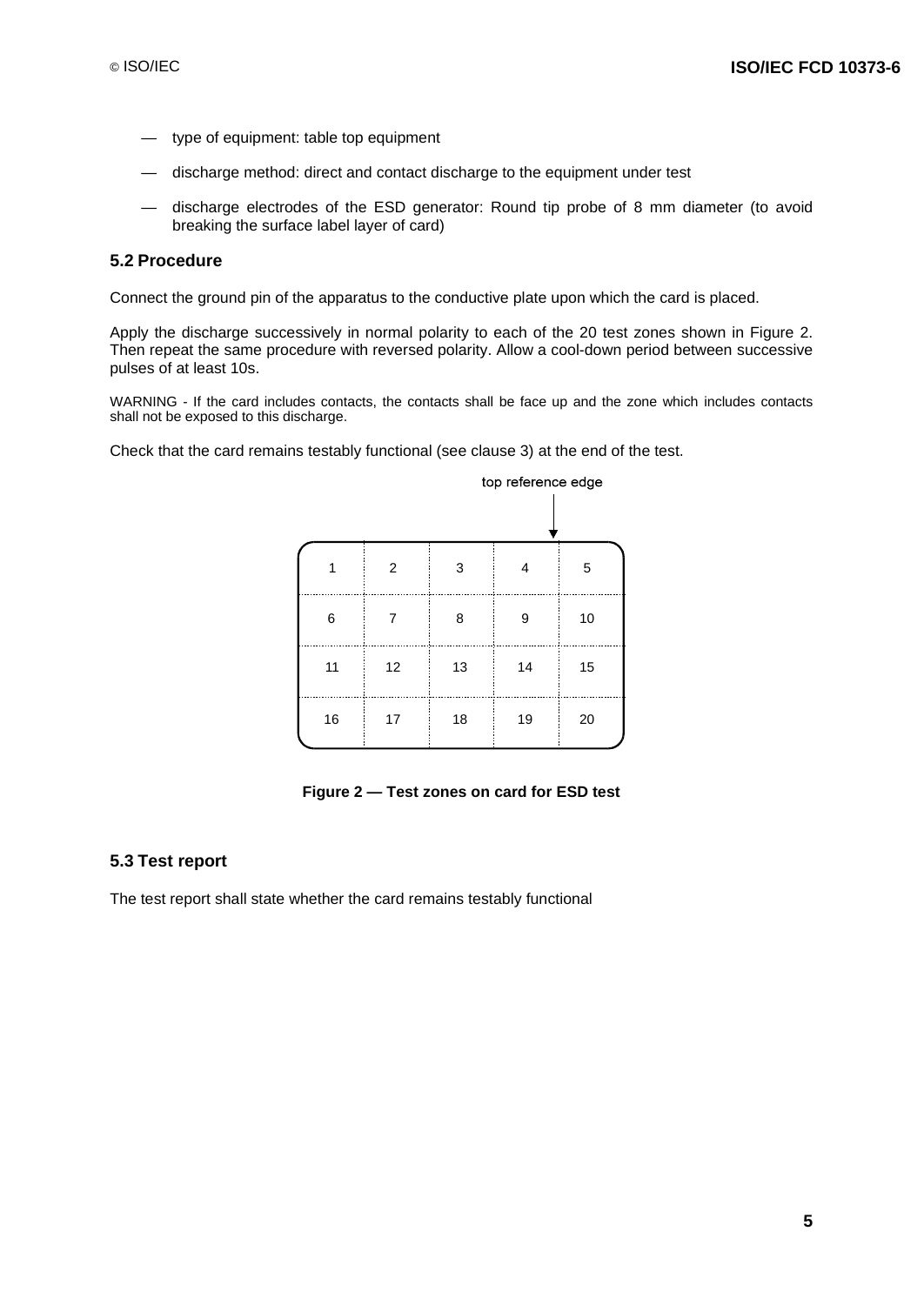### **6 Test apparatus and test circuits**

This clause defines the test apparatus and test circuits for verifying the operation of a PICC or a PCD according to ISO/IEC CD14443-2. The test apparatus includes:

- **a) Calibration coil**
- **b) Test PCD assembly**
- **c) Reference PICCs**
- **d) Digital sampling oscilloscope**

These are described in the following clauses.

### **6.1 Calibration coil**

#### **6.1.1 Size of the Calibration coil card**

The Calibration coil card shall consist of an area which has the height and width of an ID1 type defined in ISO/IEC 7810 containing a single turn coil concentric with the card outline.

#### ISO/IEC 7810 ID1 outline



**Figure 3 — Calibration coil**

#### **6.1.2 Thickness and material of the Calibration coil card**

The thickness of the calibration coil card shall be 0,76 mm +/-10%. It shall be constructed of a suitable insulating material.

#### **6.1.3 Coil characteristics**

The coil on the Calibration coil card shall have one turn. The outer size of the coil shall be 72 mm x 42 mm with corner radius 5 mm. Relative dimensional tolerance shall be  $\pm$  2 %.

NOTE Note: The area over which the field is integrated is 3000 mm<sup>2</sup>.

The coil shall be made as a printed coil on PCB plated with 35 µm copper.

Track width shall be 500  $\mu$ m with a relative tolerance of  $\pm$  20 %. The size of the connection pads should be 1,5 mm x 1,5 mm.

NOTE At 13,56 MHz the nominal inductance is 200 nH and the nominal resistance is 0,25 Ohm.

A high impedance oscilloscope probe (e.g. >1MOhm, <14pF) shall be used to measure the (open circuit) voltage induced in the coil. The resonance frequency of the calibration coil and connecting leads shall be above 60 MHz.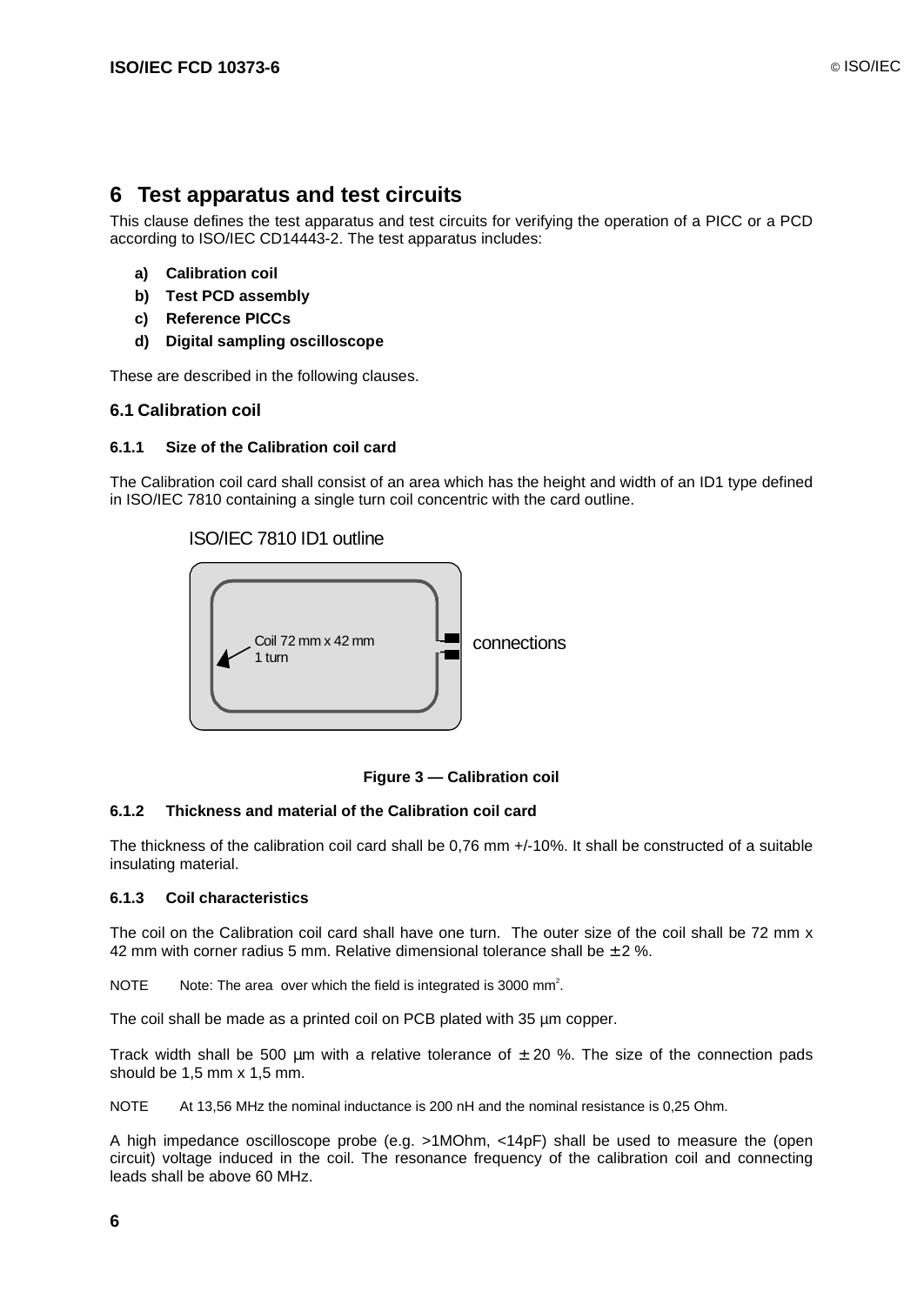The open circuit calibration factor for this coil is 0,32 Volts (rms) per A/m (rms). [Equivalent to 900 mV (peak-to-peak) A/m (rms)]

NOTE The signal on the terminals of the calibration coil should be measured with a high impedance probe which does not load the coil significantly.

#### **6.2 Test PCD assembly**

The test apparatus for load modulation shall consist of a 150 mm diameter PCD antenna and two parallel sense coils: sense coil a and sense coil b. The schematic is shown in Figure 4. The sense coils shall be connected such that the signal from one coil is in opposite phase to the other. The 50 Ohm potentiometer serves to fine adjust the balance point when the sense coils are not loaded by a PICC or any magnetically coupled circuit.. The capacitive load of the probe including its parasitic capacitance shall be less than 14 pF

NOTE The capacitance of the connections and of the oscilloscope probe should be kept to a minimum for reproducibility.





#### **6.2.1 Test PCD antenna**

The Test PCD antenna shall have a diameter of 150 mm and it's construction shall conform to the drawings in Annex A. The tuning of the antenna may be accomplished with the procedure given in Annex B.

#### **6.2.2 Sense coils**

The size of the sense coils shall be 100 mm x 70 mm. The sense coil construction shall conform to the drawings in Annex C.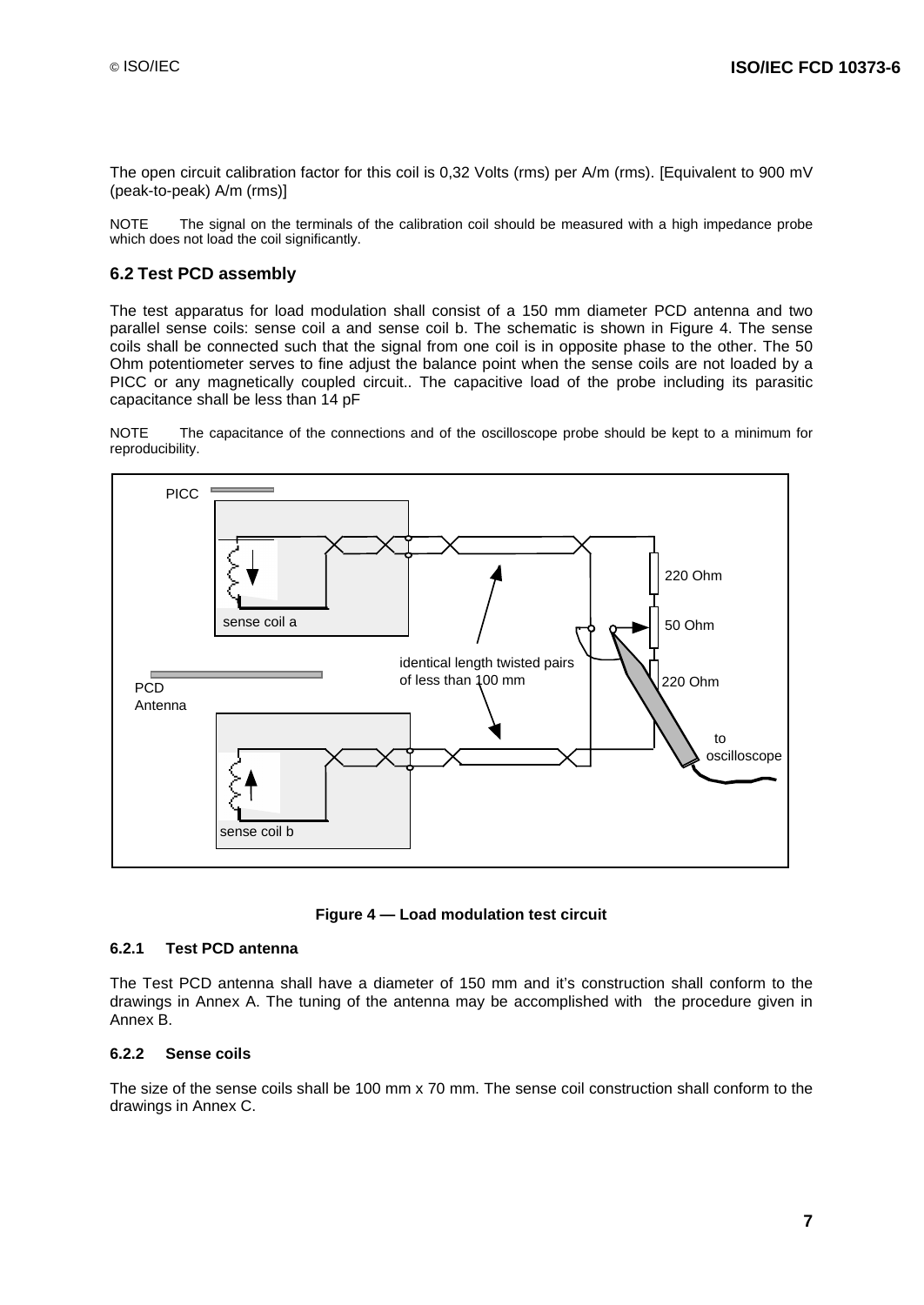#### **6.2.3 Assembly of Test PCD**

The sense coils and Test PCD antenna shall be assembled parallel and with the sense and antenna coils coaxial and such that the distance between the active conductors is 37,5 mm as in Figure 5.



**Figure 5 — Test PCD assembly**

#### **6.3 Reference PICCs**

Reference PICCs are defined to test:

- $-H_{min}$  and  $H_{max}$  produced by a PCD (under conditions of loading by a PICC)
- the ability of a PCD to power a PICC
- to detect the minimum load modulation signal from the PICC.

#### **6.3.1 Reference PICC for Hmin, Hmax and PCD power**

The schematic is shown in Annex D. Resistor R1 or R2 may be selected by means of jumper J1. Resonant frequency can be adjusted with CV1.

#### **6.3.2 Reference PICC for load modulation test**

The schematic for the load modulation test is shown in Annex E. The load modulation can be chosen to be resistive or capacitive.

This Reference PICC is calibrated by using the Test PCD assembly as follows:

Place the Reference PICC in the position of the DUT. Measure the load modulation signal amplitude as described in clause 7.2.This amplitude should correspond to the minimum amplitude at values of field strength required by the base standard.

#### **6.3.3 Dimensions of the Reference PICC**

The reference PICC shall consist of an area containing the coils which has the height and width defined in ISO/IEC 7810 for ID1 type. An area external to this, containing the circuitry which emulates the required PICC functions, shall be appended in such a way as to allow insertion into the test setups described below and so as to cause no interference to the tests. The dimensions shall be as in Figure 6.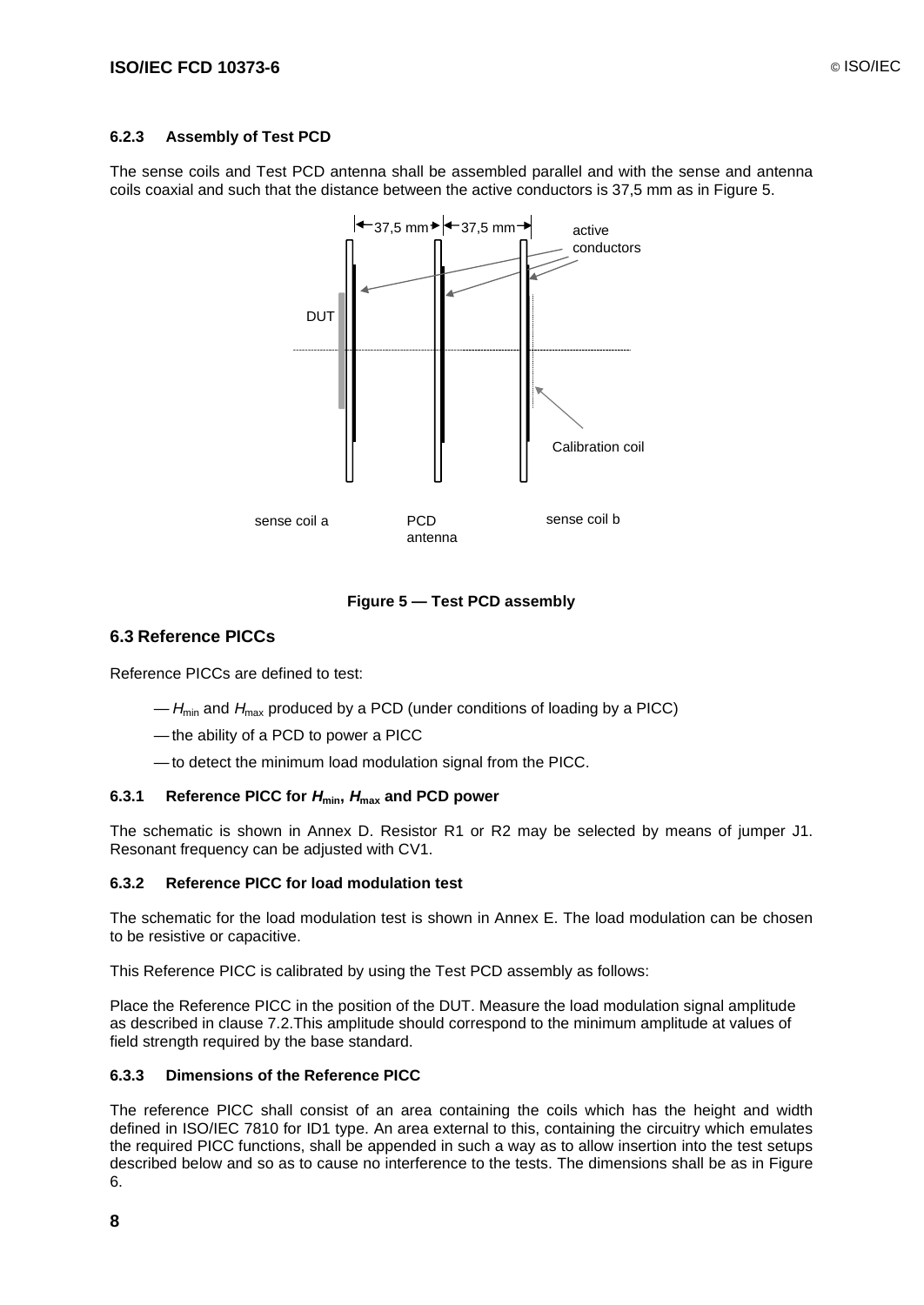

#### **Figure 6 — Reference PICC dimensions**

#### **6.3.4 Thickness of the Reference PICC board**

The thickness of the reference PICC active area shall be 0,76 mm +/-10%.

#### **6.3.5 Coil characteristics**

The coil in the active area of the reference PICC shall have 4 turns and shall be concentric with the area outline.

The outer size of the coils shall be 72 mm x 42 mm with a relative tolerance of  $\pm 2\%$ 

The coil shall be printed on PCB plated with 35 µm copper.

Track width and spacing shall be 500  $\mu$ m with a relative tolerance of  $\pm$  20 %.

#### **6.4 Digital sampling oscilloscope**

The digital sampling oscilloscope shall be capable of sampling at a rate of at least 100 million samples per second with a resolution of at least 8 bits at optimum scaling. The oscilloscope should have the capability to output the sampled data as a text file to facilitate mathematical and other operations such as windowing on the sampled data using external software programmes (see Annex F).

### **7 Functional test - PICC**

#### **7.1 Purpose**

The purpose of this test is to determine the amplitude of the PICC load modulation signal within the operating field range specified in the base standard.

#### **7.2 Test procedure**

Step 1: The load modulation test circuit of Figure 4 and the Test PCD assembly of Figure 5 are used.

Adjust the current in the PCD antenna to the required field strength as measured by the calibration coil. Connect the output of the load modulation test circuit of Figure 4 to a digitizing sampling oscilloscope. The 50 Ohm potentiometer shall be trimmed to minimise the residual carrier. This signal shall be at least 40 dB lower than the signal obtained by shortening one sense coil.

Step 2: The PICC under test shall be placed in the DUT position, concentric with sense coil **a.** The current of the PCD antenna should be re-adjusted to the required field strength.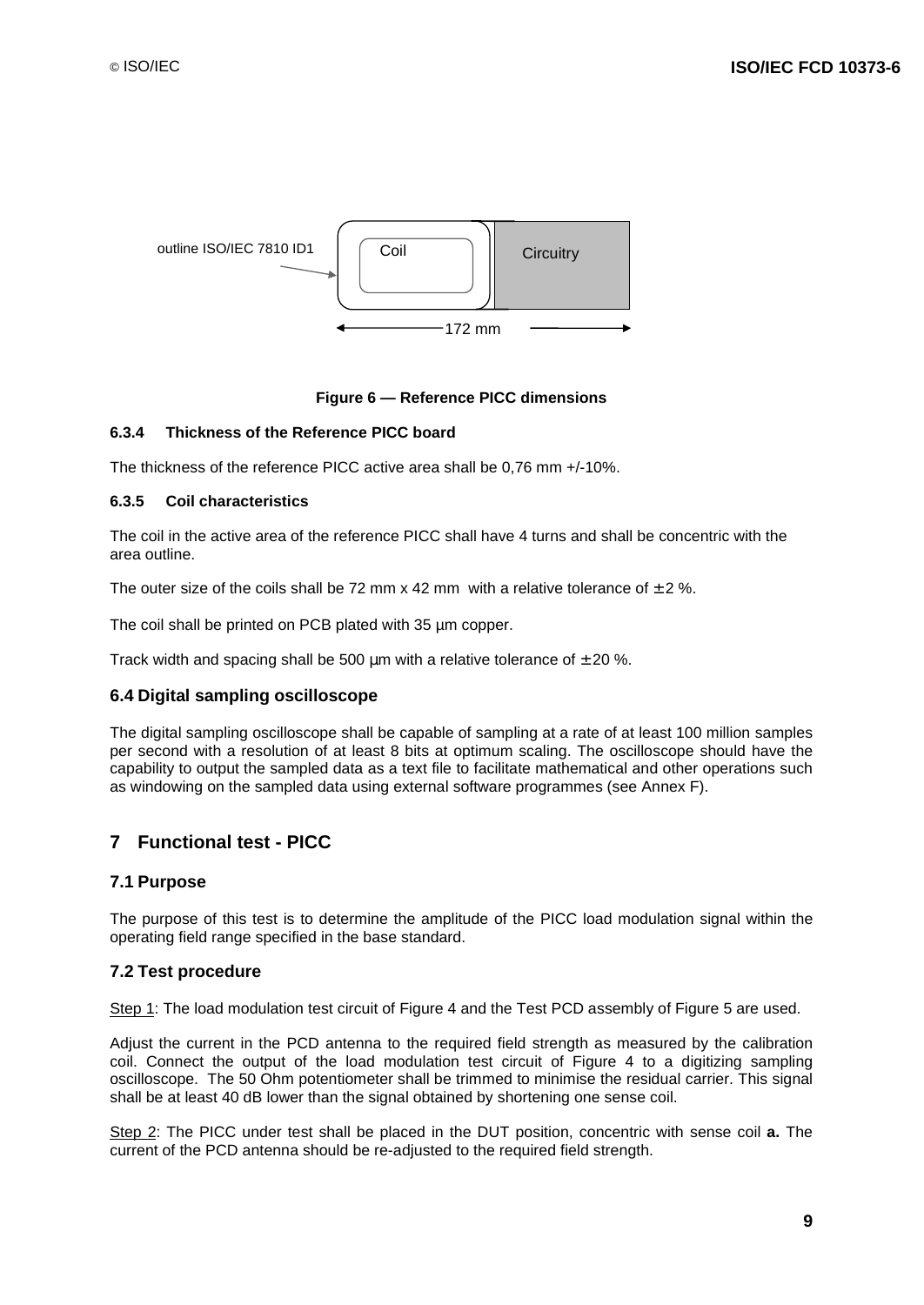Display a segment of at least two cycles of the waveform of the subcarrier load modulation  $f_c$  on the digital sampling oscilloscope and store the sampled data in a file for analysis by a computer software programme (see Annex F).

Fourier transform exactly two subcarrier cycles of the sampled modulation waveform using suitable computer software. Use a discrete Fourier transformation with a scaling such that a pure sinusoidal signal results in its peak magnitude. To minimize transient effects, avoid a subcarrier cycle immediately following a non-modulating period.

The resulting peak amplitudes of the upper and lower sidebands at  $f_c + f_s$  and  $f_c - f_s$  shall be above the value defined in the base standard.

A REQA or a REQB command sequence as defined in ISO/IEC 14443-3 shall be sent by the Test PCD to obtain a signal or load modulation response from the PICC.

#### **7.3 Test report**

The test report shall give the measured peak amplitudes of the upper and lower sidebands at  $(f_c + f_s)$ and  $(f_c-f_s)$ .

#### **8 Functional test - PCD**

#### **8.1 PCD field strength**

#### **8.1.1 Purpose**

This test measures the field strength produced by a PCD in the defined operating volume . The test procedure of clause 8.1.2 is also used to determine that the PCD generates a field not higher than the value specified in ISO/IEC 14443-1, in any possible PICC position, by setting H to the required value in steps 1 to 3.

Note: The test takes account of PICC loading of the PCD.

#### **8.1.2 Test procedure**

Procedure for  $H_{\text{max}}$  test:

- 1. Calibrate the Test PCD assembly to produce the  $H_{\text{max}}$  operating condition on the calibration coil.
- 2. Tune the Reference PICC to 19 MHz.

NOTE: The resonance frequency of the test PICC is measured by using an impedance analyser or a LCR-meter connected to a calibration coil. The coil of the test PICC should be placed on the calibration coil as close as possible, with the axes of the two coils being congruent. The resonance frequency is that frequency at which the reactive part of the measured complex impedance is at maximum.

- 3. Place the Reference PICC (Annex D) into the DUT position on the Test PCD assembly. Switch the jumper to R3 and adjust R3 to obtain 3 V (dc) across it measured with a high impedance voltmeter. Verify the operating field condition by monitoring the voltage on the Calibration coil.
- 4. Position the Reference PICC within the defined operating volume of the PCD under test. The voltage  $V_{dc}$  measured with a high impedance voltmeter across R3 shall not exceed 3 V (dc).

Procedure for H**min** test:

- 1. Calibrate the Test PCD assembly to produce the H**min** operating condition on the calibration coil.
- 2. Tune the Reference PICC to 13,56 MHz.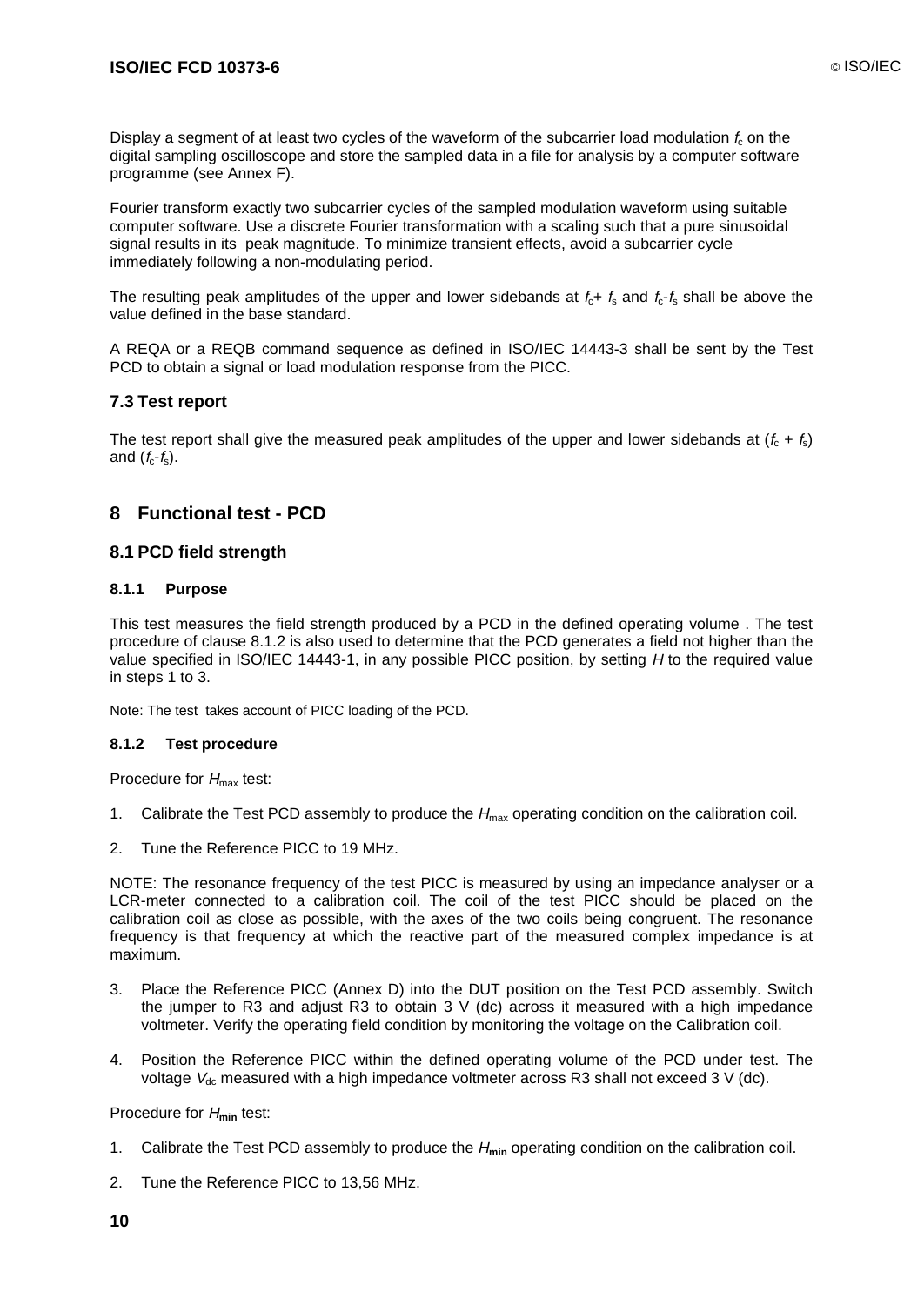- 3. Place the Reference PICC (Annex D) into the DUT position on the Test PCD assembly. Switch the jumper to R3 and adjust R3 to obtain 3 Vdc across it measured with a high impedance voltmeter. Verify the operating field condition by monitoring the voltage on the Calibration coil.
- 4. Position the Reference PICC within the defined operating volume of the PCD under test. The voltage  $V_{dc}$  measured with a high imedance voltmeter across R3 shall exceed 3 V (dc).

#### **8.1.3 Test report**

The test report shall note the measured values for  $V_{dc}$  at  $H_{min}$  and  $H_{max}$  under the defined conditions.

#### **8.2 Power transfer PCD to PICC**

#### **8.2.1 Purpose**

This test is used to determine that the PCD is able to supply a certain power to a PICC placed anywhere within the defined operating volume.

#### **8.2.2 Test procedure**

Place the reference PICC into the field with the resonance frequency of the PICC tuned to 13,56 MHz. Measure the voltage across R1 with a high impedance voltmeter and it shall exceed 3V (dc) within the defined operating volume. Repeat the test with the Reference PICC with the resonant circuit tuned to19 MHz.

#### **8.2.3 Test report**

The test report shall give the dc voltage measured across R1 within the defined operating volume under the defined conditions.

#### **8.3 Modulation index and waveform**

#### **8.3.1 Purpose**

This test is used to determine the index of modulation of the PCD field as well as its rise-, fall-, and overshoot values.

#### **8.3.2 Test procedure**

Position the Calibration coil anywhere in the defined operating volume, and determine the modulation index and waveform characteristics from the induced voltage on the coil displayed on a suitable oscilloscope.

#### **8.3.3 Test report**

The test report shall give the measured modulation index of the PCD field, the rise and fall times and overshoot values as defined in ISO/IEC 14443-2, within the defined operating volume.

#### **8.4 Load modulation reception (informative only)**

#### **8.4.1 Purpose**

This test may be used to verify that a PCD correctly detects the load modulation of a PICC which conforms to the base standard. It is supposed that the PCD has means to indicate correct reception of the subcarrier produced by a PICC.

#### **8.4.2 Test procedure**

Clause 6.3.2 describes a Reference PICC and calibration procedure which allows the sensitivity of a PCD to load modulation to be assessed. This Reference PICC does not emulate the shunt action of all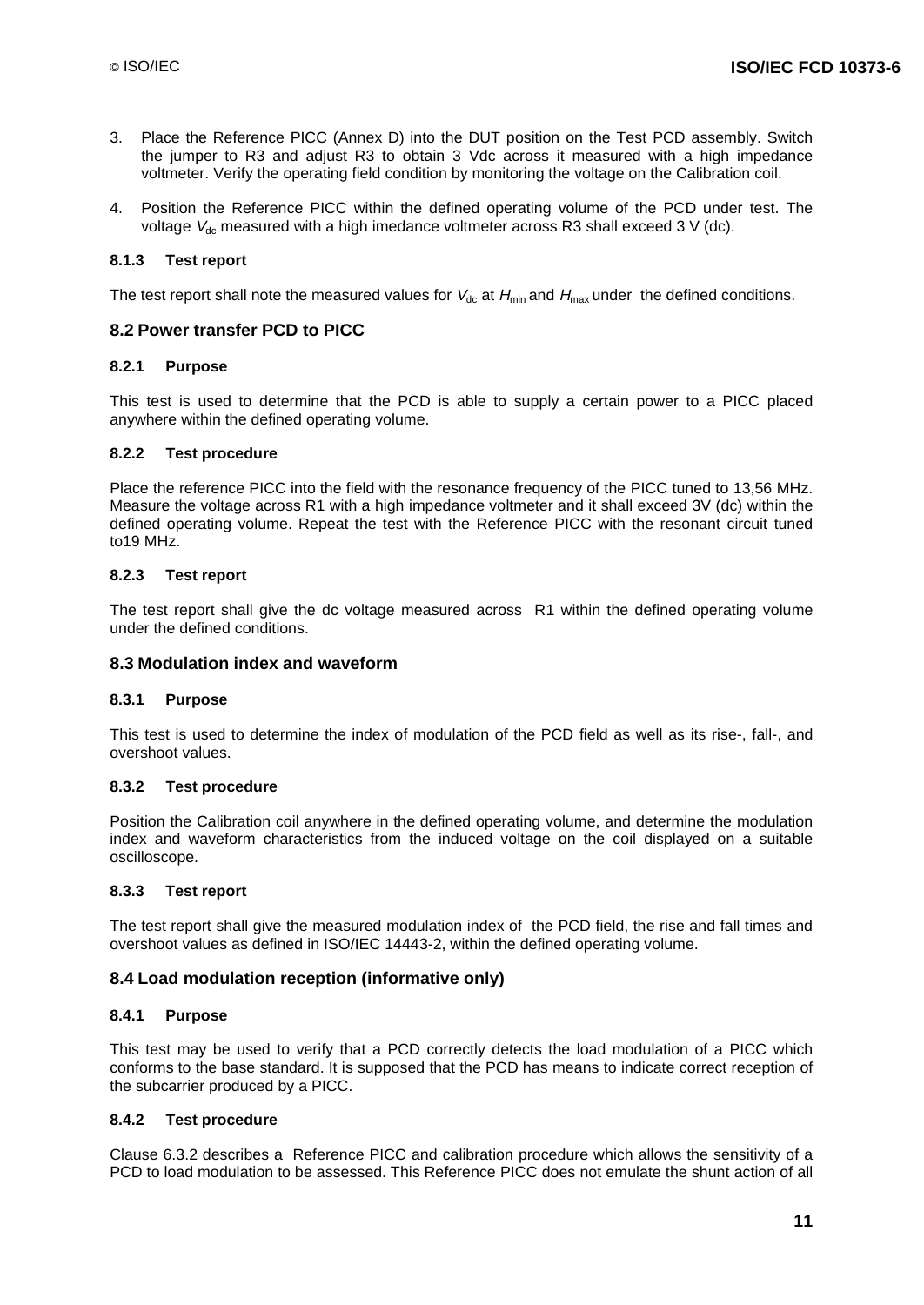types of PICC, therefore it shall be calibrated at a given field strength H in the Test PCD assembly corresponding to the same value of H in which it is to be placed in the PCD field. The latter value of H may be measured with the Calibration coil.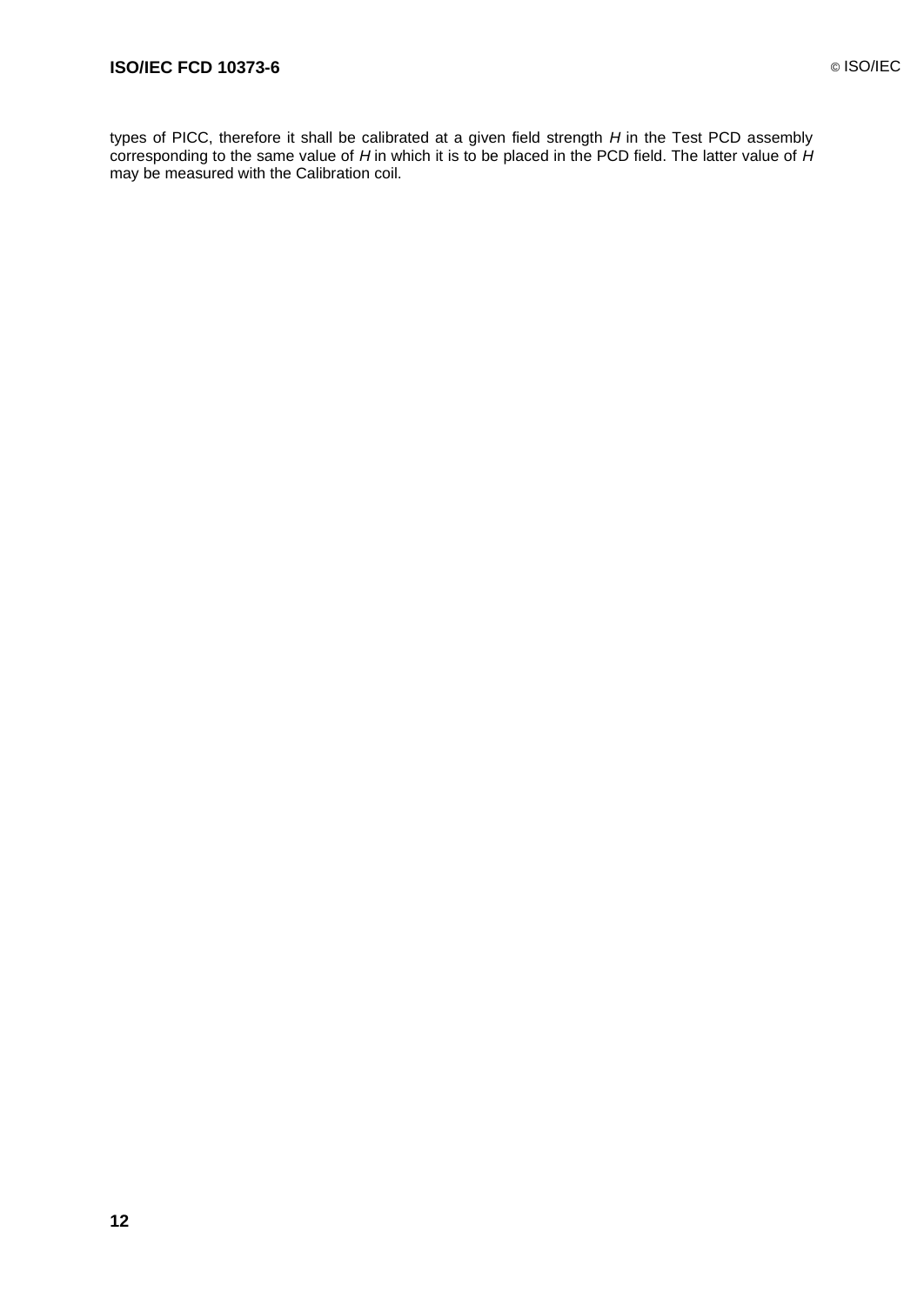# **Annex A**

(normative)

# **Test PCD Antenna**

### **A.1 Test PCD Antenna layout including impedance matching network**



Dimensions in millimetres (Drawings are not to scale).

**Note**: The antenna coil track width is 1,8 mm. Starting from the impedance matching network there are crossovers every 45°. PCB: FR4 material thickness 1,6 mm, double sided with 35 µm copper.

# **Figure A.1 — Test PCD antenna layout including impedance matching network (View from front)**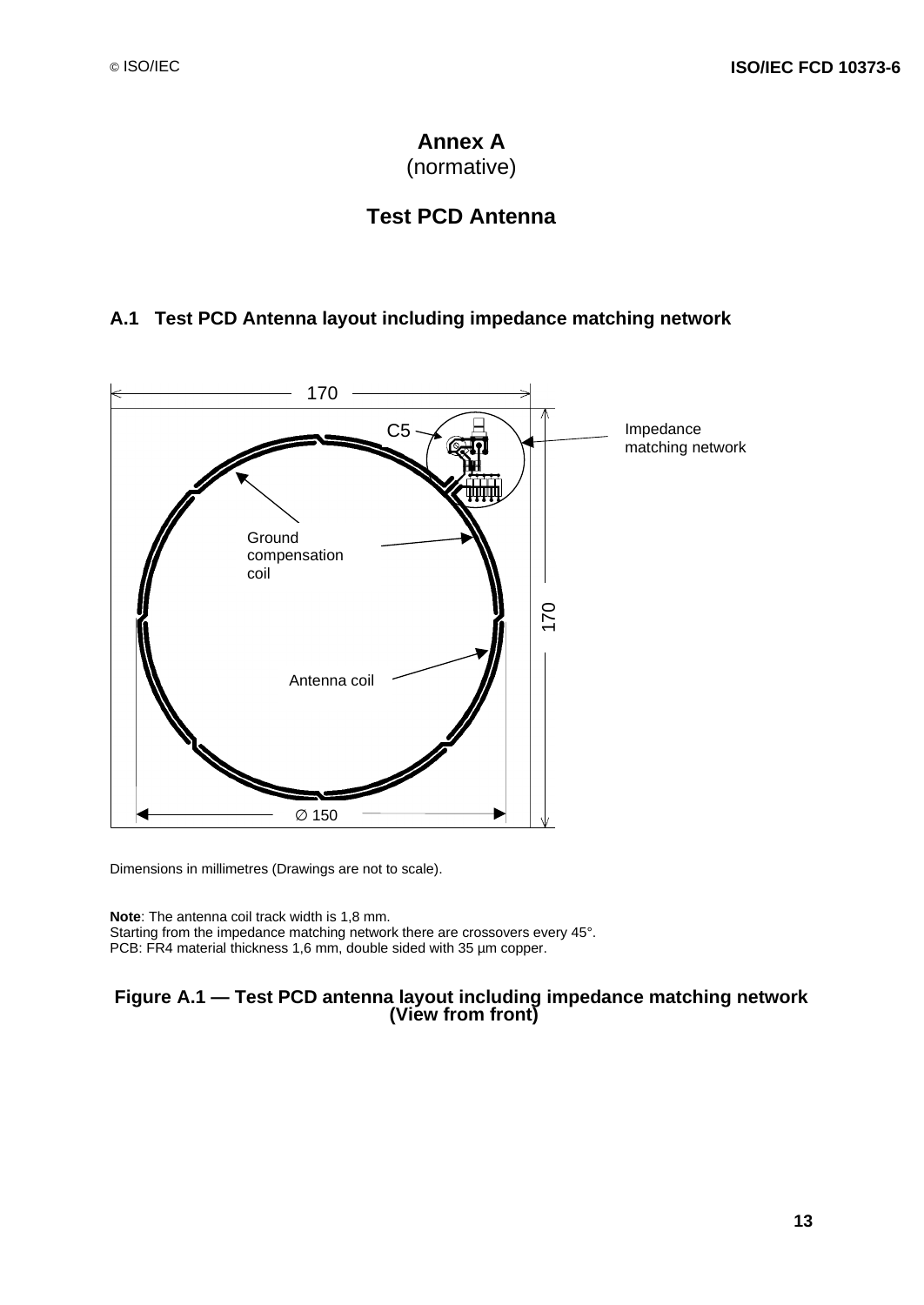

**Figure A.2 — PCD Antenna Layout (View from back)**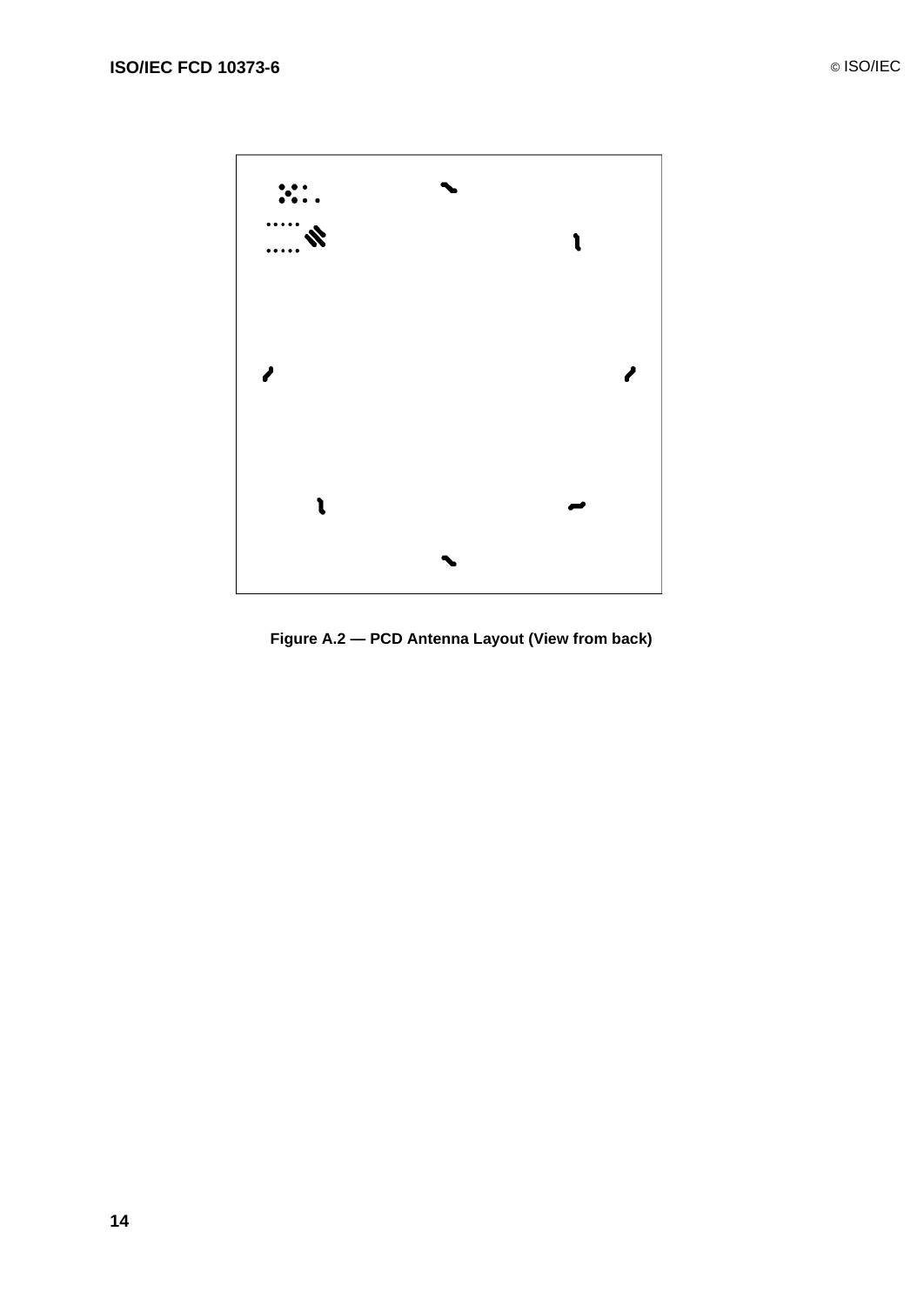#### **A.2 Impedance matching network**

The antenna impedance is adapted to the function generator output impedance (50 Ohm) by a matching circuit (see below). The capacitors C1, C2, C3 and C4 have fixed values. The input impedance phase can be adjusted with the variable capacitor C5.

NOTE Care has to be taken to keep maximum voltages and maximum power dissipation within the specified limits of the individual components.



**Component Table:**

|                | Value      | Unit |
|----------------|------------|------|
| C1             | 39         | рF   |
| C <sub>2</sub> | 8,2        | рF   |
| C <sub>3</sub> | 180        | рF   |
| C <sub>4</sub> | 33         | рF   |
| C5             | $2 - 27$   | рF   |
| Rext           | 5x4,7      | Ohm  |
|                | (parallel) |      |

**Figure A.3 — Impedance matching network**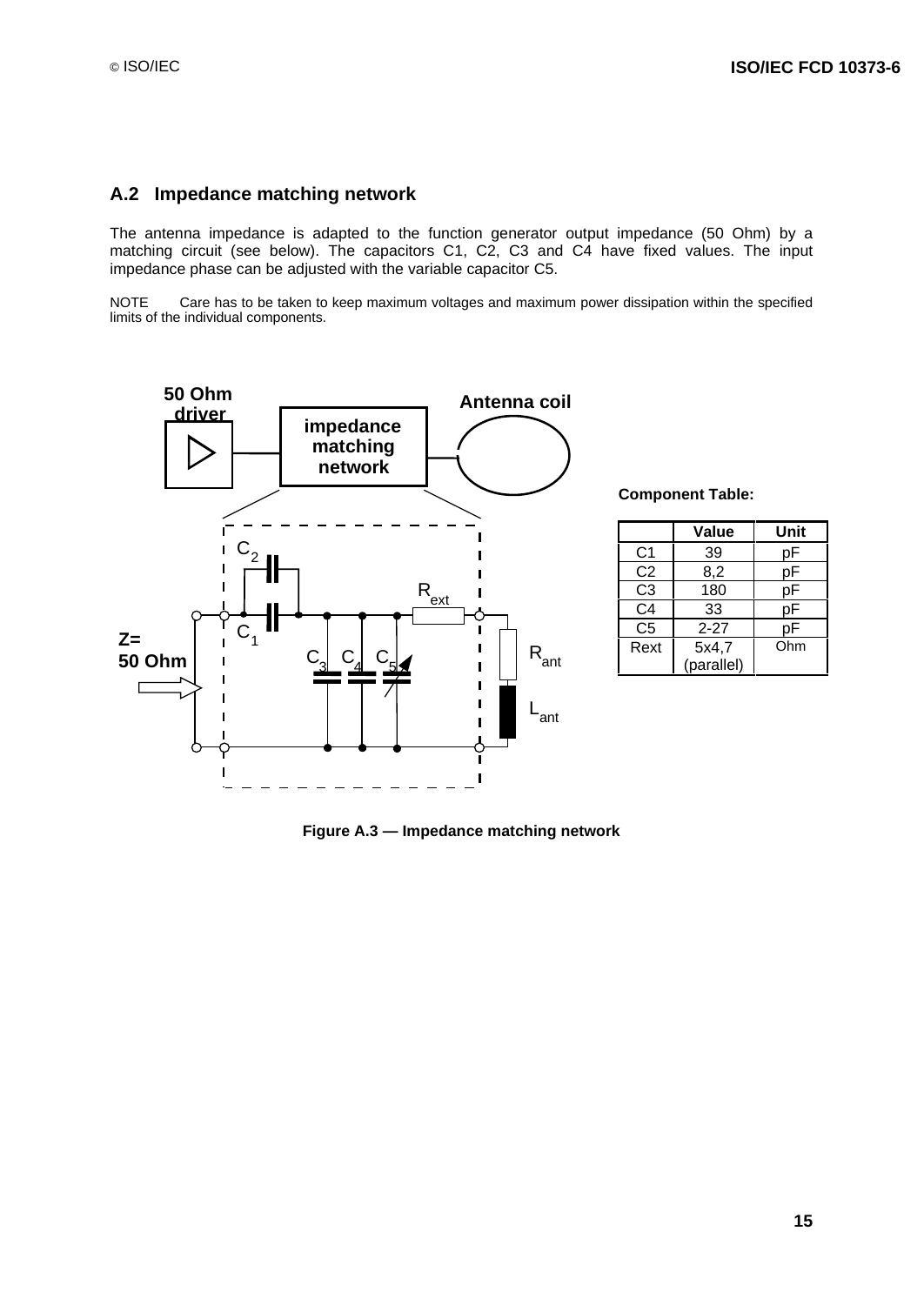### **Annex B**

### (informative)

### **Test PCD Antenna tuning**

The figures below show the two steps of a simple phase tuning procedure to match the impedance of the antenna to that of the driving generator. After the two steps of the tuning procedure the signal generator should be directly connected to the antenna output for the tests.

#### **Step 1:**

A high precision resistor of 50 Ohm (e.g. 50 Ohm BNC terminating resistor) is inserted in the ground line between the function generator output and an antenna connector. The two probes of the oscilloscope are connected to the function generator output and in parallel to the serial reference resistor. The oscilloscope displays a Lissajous figure when it is set in Y to X presentation. The function generator is set to:

- Wave form: Sinusoidal
- Frequency : 13,56 MHz

Amplitude: 2V - 5V

The probe, which is connected in parallel to the reference resistor has a small parasitic capacitance  $C_{\text{probe}}$ . A calibration capacitance  $C_{\text{cal}}$  in parallel to the output connector compensates this probe capacitor if  $C_{\text{cal}} = C_{\text{probe}}$ . The output is terminated with a second high precision resistor of 50 Ohm (+/-1%) (e.g. 50 Ohm BNC terminating resistor). The probe capacitor is compensated when the Lissajous figure is completely closed.



**Figure B.1 — Calibration setup (Step 1)**

Note: The ground cable has to be run close to the probe to avoid induced voltages caused by the magnetic field.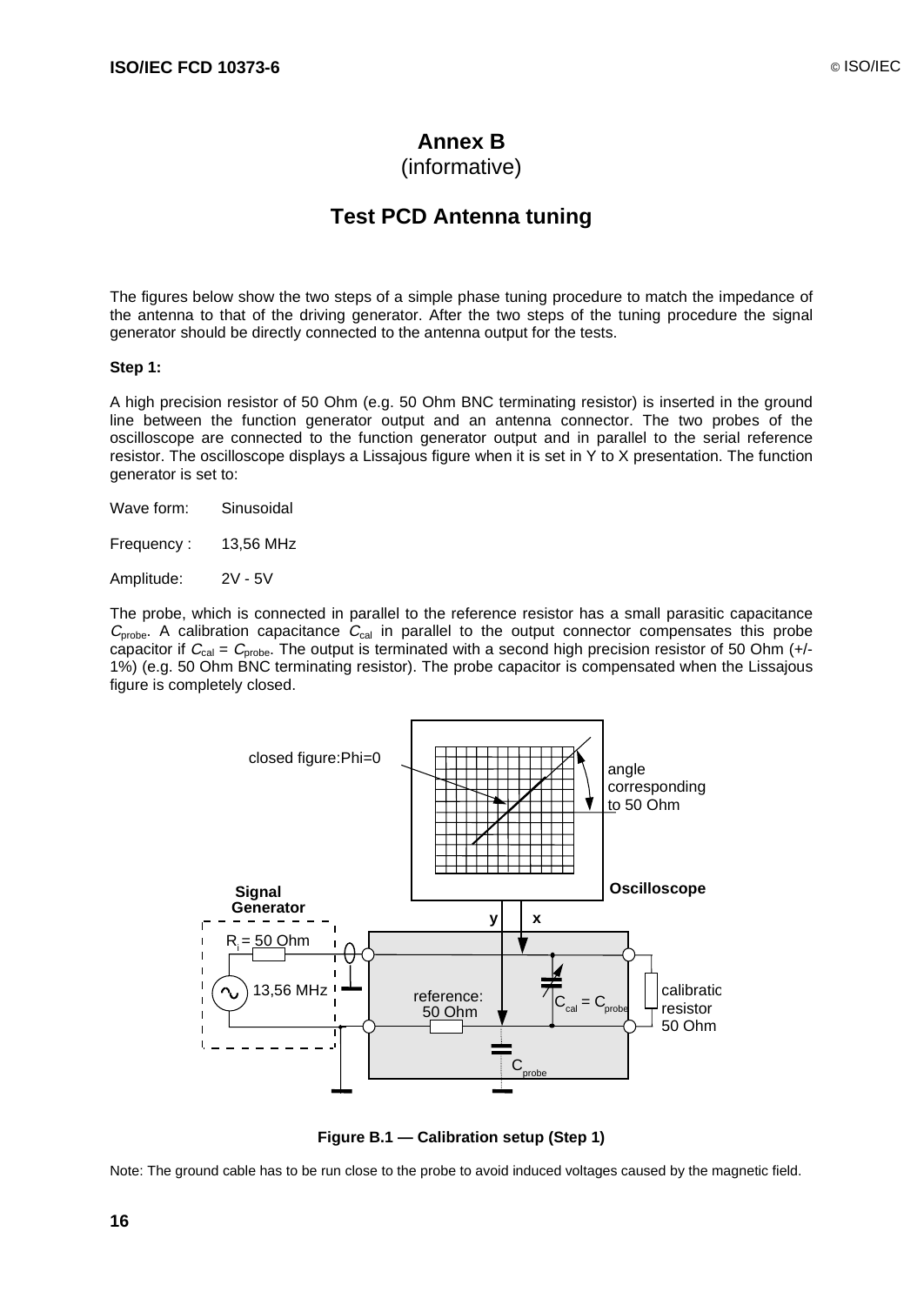#### **Step 2:**

Using the same values as set for step 1, in the second step the matching circuitry is connected to the antenna output. The capacitor C5 on the antenna board is used to tune the phase to zero.



**Figure B.2 — Calibration setup (Step 2)**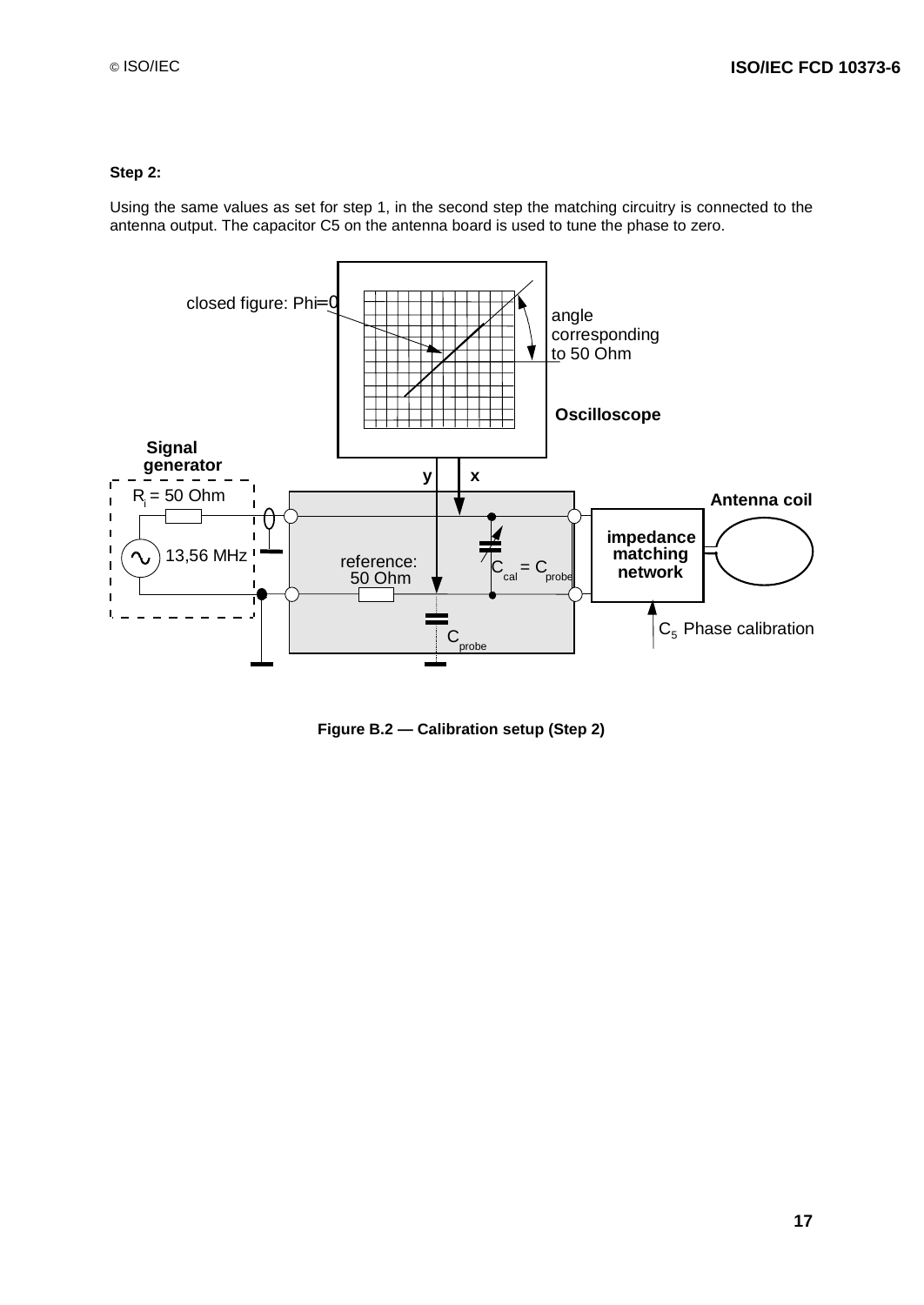

# **Sense Coil**

### **C1. Sense coil layout**



Dimensions in millimeters (Drawings are not to scale).

Note: PCB of FR4 material thickness 1,6 mm. The coils are made as printed coils plated with 35 µm copper. Sense track width 0,5 mm with relative tolerance ± 20 %. Size of the coils refers to the outer dimensions.

**Figure C.1 — Sense coil layout**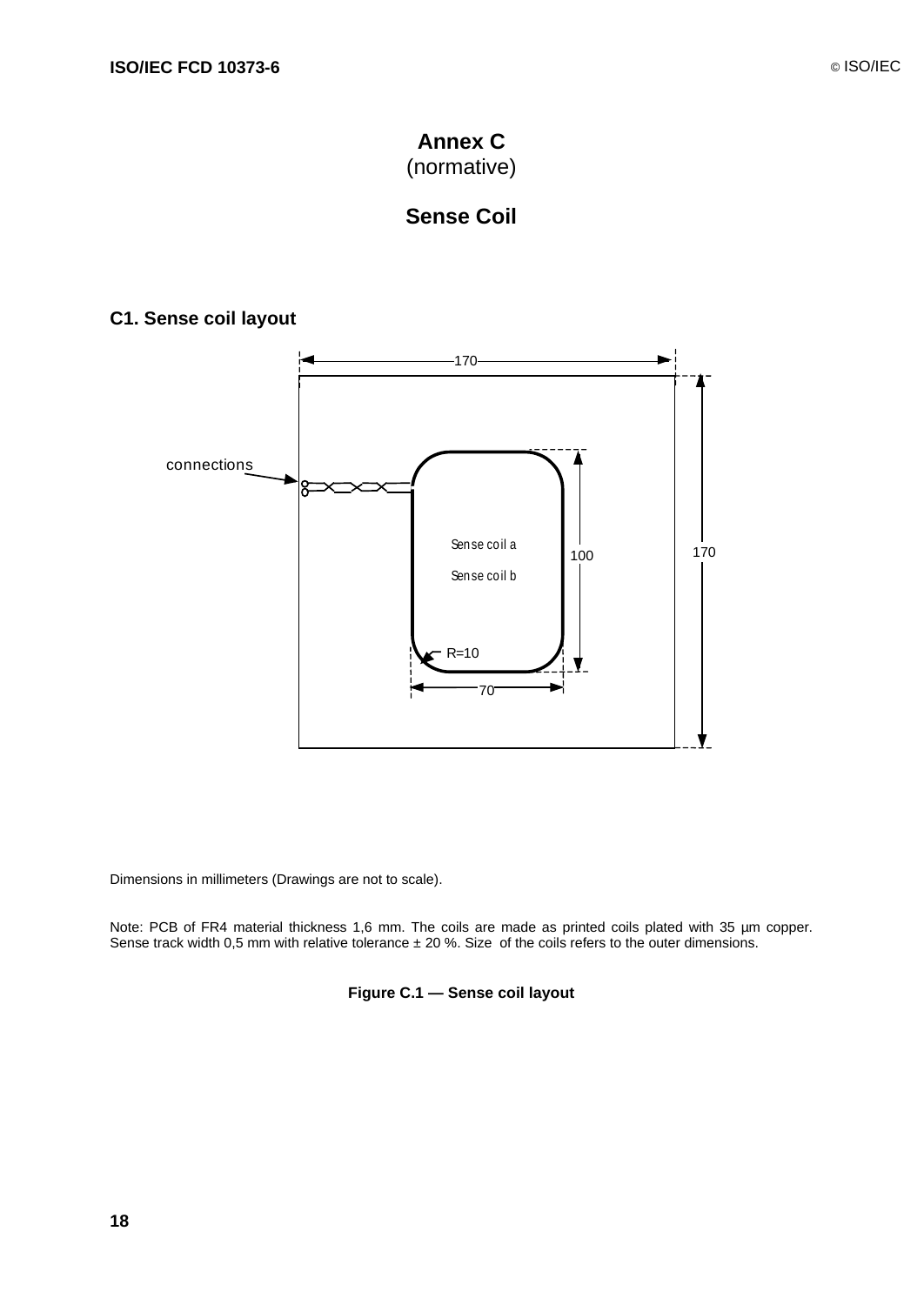# **C2. Sense coil assembly**



**Figure C.2 — Sense coil assembly**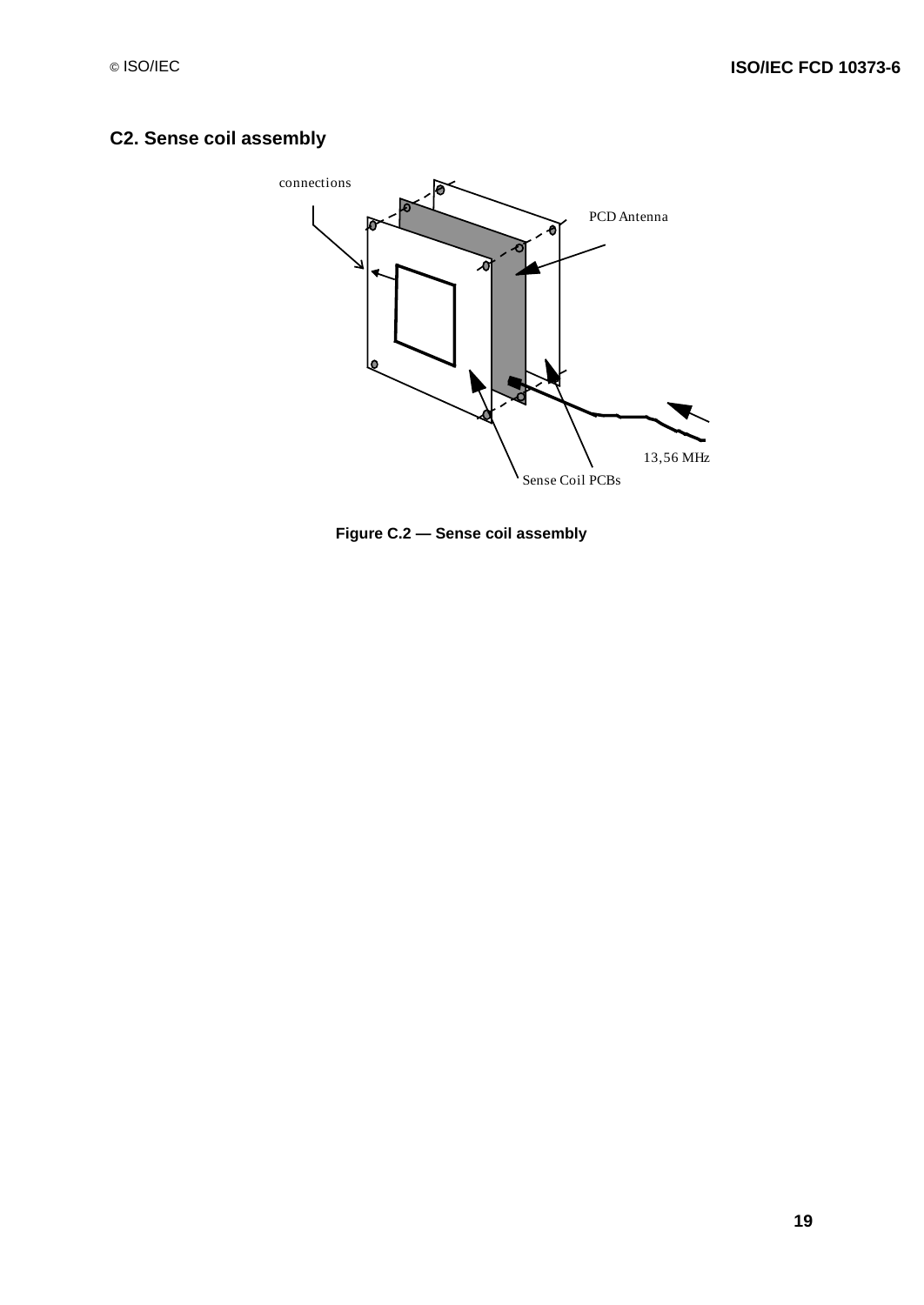# **Annex D**

(normative)

# **Reference PICC**



### **Components list**

| $L$ (coil)      | See 6.3.5            |
|-----------------|----------------------|
| CV <sub>1</sub> | 6-60 pF              |
| C3              | 10 <sub>0</sub> F    |
| D1. D2. D3. D4  | BAR43 or equivalent  |
| R <sub>1</sub>  | $1.8$ k Ohm $(5$ mW) |
| R <sub>2</sub>  | $0 - 5$ kOhm         |

### **Figure D1 – Circuit diagram for Reference PICC**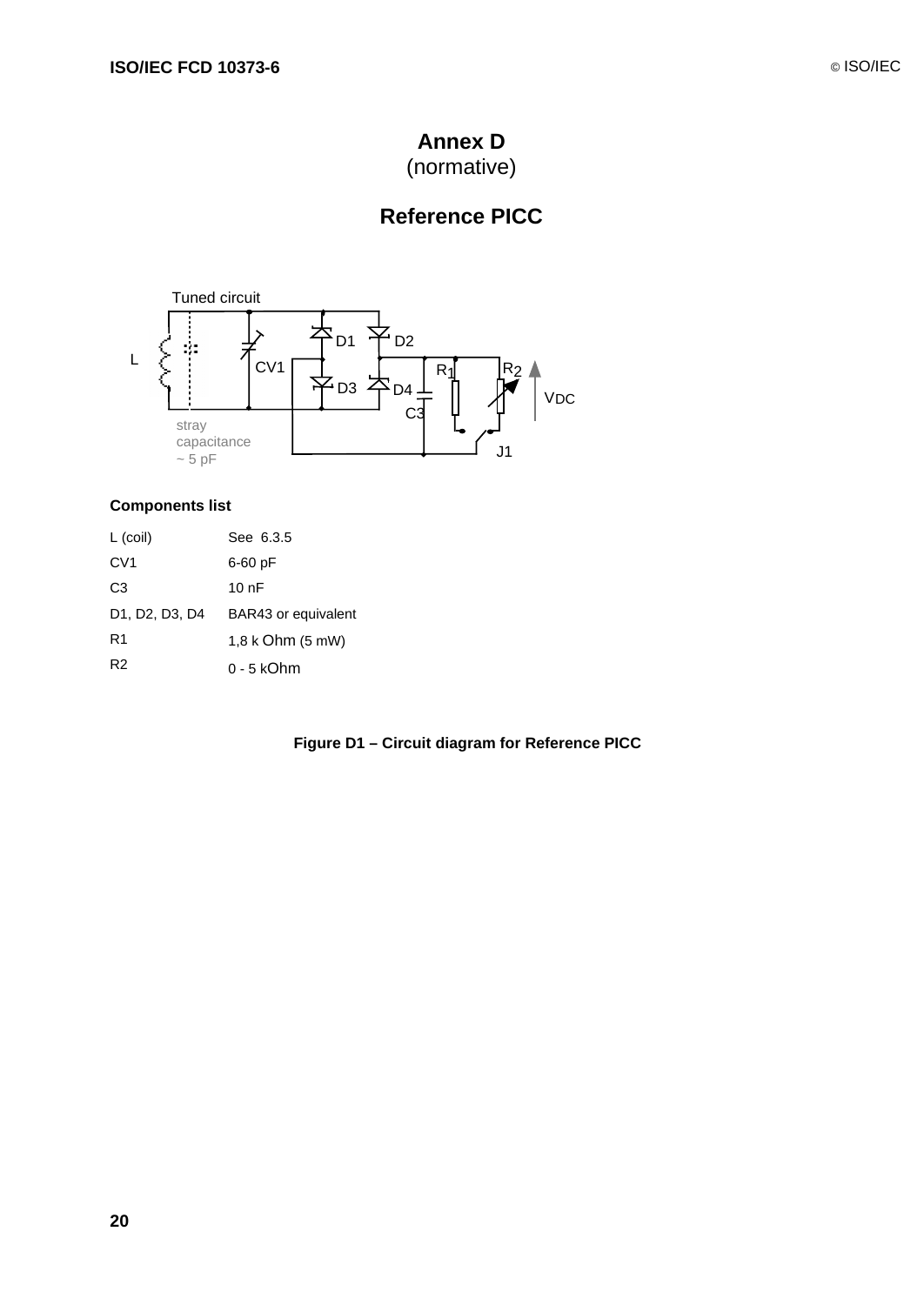

### **Annex E** (informative)

# **Reference PICC for load modulation test**

#### **Adjust following components for required emulation:**

| <b>Component</b> | <b>Function</b>       | Value             |
|------------------|-----------------------|-------------------|
| R1               | adiust Q              | $0 - 10$ Ohm      |
| CV <sub>1</sub>  | adjust resonance      | as required       |
| Cmod1, Cmod2     | capacitive modulation | $3,3 - 10$ pF     |
| Rmod1, Rmod2     | resistive modulation  | 400 Ohm - 12 kOhm |
| R6               | shunt current         | 10 Ohm $-5$ kOhm  |
| D <sub>5</sub>   | shunt voltage         | $2.7 - 15$ V      |

**Components (fixed) list:**

| <b>Component</b> | Value                                                       |
|------------------|-------------------------------------------------------------|
| R <sub>2</sub>   | 1MOhm                                                       |
| R <sub>3</sub>   | 1MOhm                                                       |
| R4               | 1MOhm                                                       |
| R <sub>5</sub>   | 1MOhm                                                       |
| D1, D2, D3, D4   | BAR43 or equivalent                                         |
|                  | see 6.3.5                                                   |
| CVI              | $6-60pF$                                                    |
| C <sub>1</sub>   | 100pF                                                       |
| C <sub>2</sub>   | 10nF                                                        |
| 74HC03A          | open drain output<br>10 pF max output capacitance to ground |

**Figure E.1 — Circuit diagram for reference PICC for load modulation test**